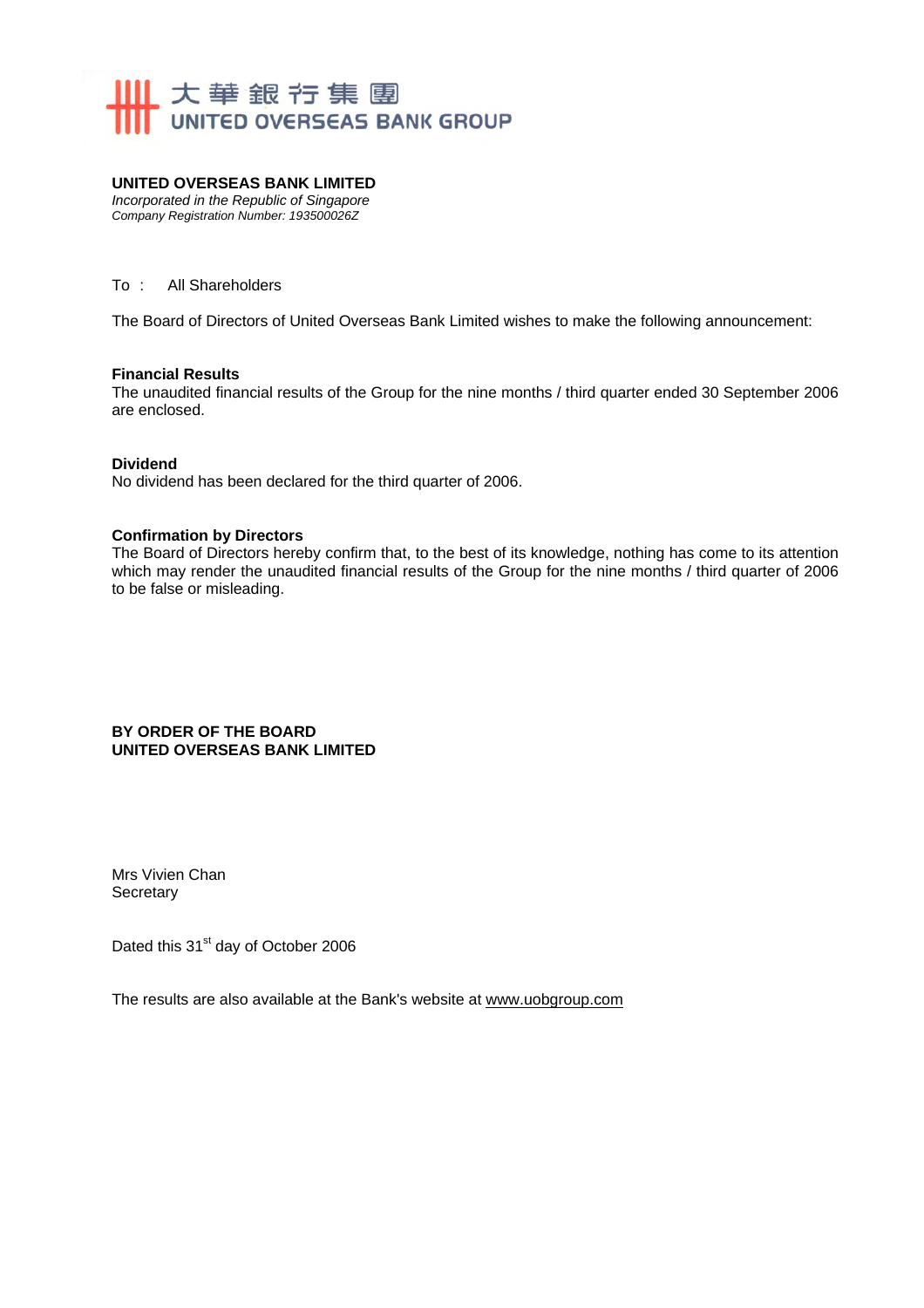

Incorporated in the Republic of Singapore Company Registration Number: 193500026Z

# GROUP FINANCIAL PERFORMANCE FOR THE NINE MONTHS / THIRD QUARTER 2006

31 OCTOBER 2006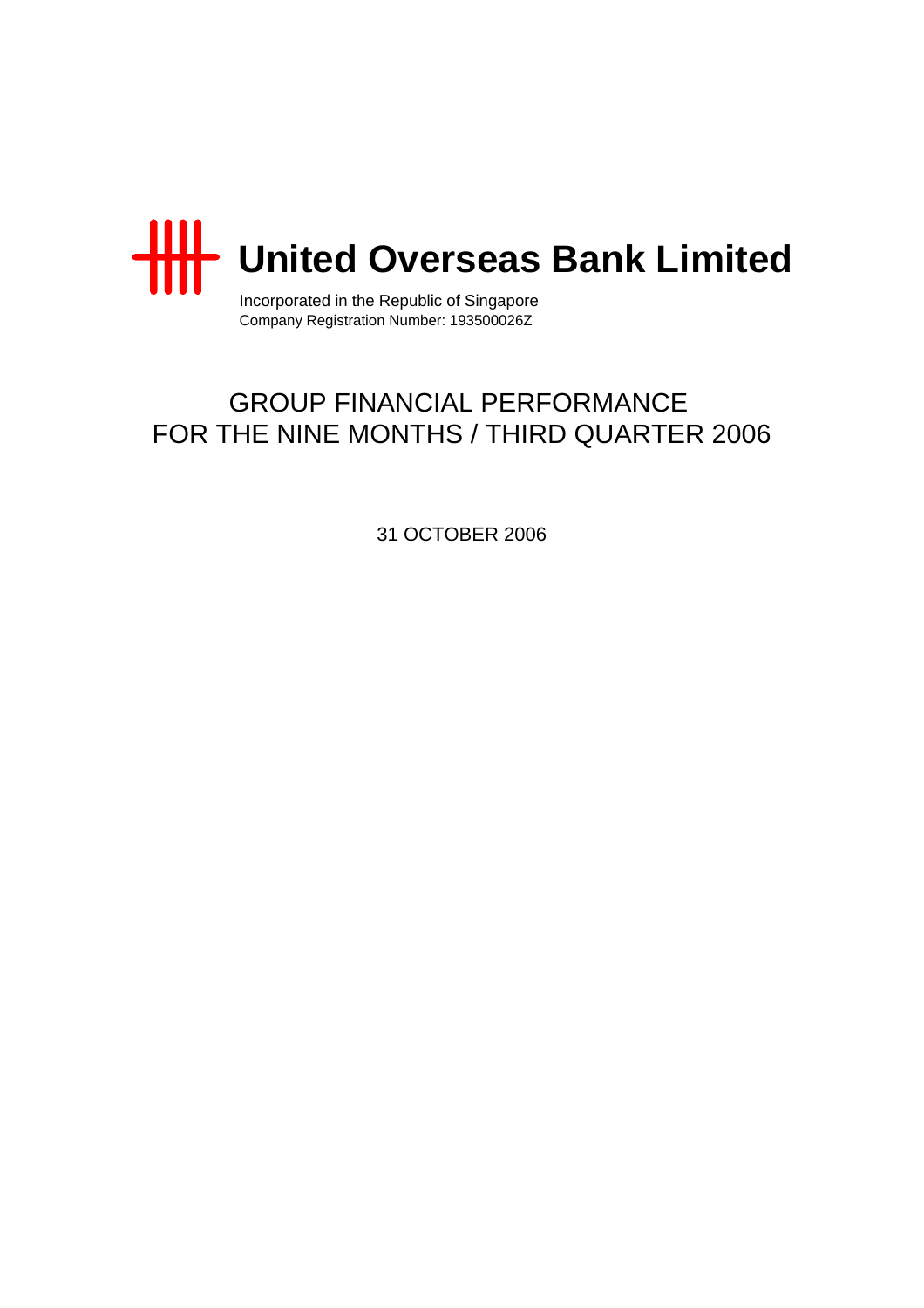# **THE UNITED OVERSEAS BANK GROUP**

|               | <b>Contents</b>                                                                                                                                                                                                                                                                                                           | Page           |
|---------------|---------------------------------------------------------------------------------------------------------------------------------------------------------------------------------------------------------------------------------------------------------------------------------------------------------------------------|----------------|
| I)            | <b>Highlights and Performance Indicators</b>                                                                                                                                                                                                                                                                              | 2              |
| $\mathbf{II}$ | <b>Review of Financial Performance</b>                                                                                                                                                                                                                                                                                    |                |
|               | <b>Review of Group Performance</b>                                                                                                                                                                                                                                                                                        | 4              |
|               | Unaudited Consolidated Profit and Loss Account                                                                                                                                                                                                                                                                            | $\overline{7}$ |
|               | Net Interest Income                                                                                                                                                                                                                                                                                                       | 9              |
|               | Non-Interest Income                                                                                                                                                                                                                                                                                                       | 11             |
|               | <b>Operating Expenses</b>                                                                                                                                                                                                                                                                                                 | 12             |
|               | <b>Other Impairment Charges</b>                                                                                                                                                                                                                                                                                           | 13             |
|               | <b>Customer Loans</b>                                                                                                                                                                                                                                                                                                     | 14             |
|               | Deposits                                                                                                                                                                                                                                                                                                                  | 15             |
|               | Debts Issued                                                                                                                                                                                                                                                                                                              | 15             |
|               | <b>Shareholders' Equity</b>                                                                                                                                                                                                                                                                                               | 16             |
|               | Changes in Ordinary Shares of the Bank                                                                                                                                                                                                                                                                                    | 16             |
| III)          | Non-Performing Loans and Cumulative Impairment                                                                                                                                                                                                                                                                            |                |
|               | Non-Performing Loans and Cumulative Impairment of the Group                                                                                                                                                                                                                                                               | 17             |
|               | Non-Performing Loans by Region                                                                                                                                                                                                                                                                                            | 18             |
|               | Non-Performing Loans by Industry                                                                                                                                                                                                                                                                                          | 18             |
|               | Secured / Unsecured Non-Performing Loans                                                                                                                                                                                                                                                                                  | 18             |
|               | <b>IV) Segmental Analysis</b>                                                                                                                                                                                                                                                                                             |                |
|               | <b>Geographical Segments</b>                                                                                                                                                                                                                                                                                              | 19             |
| V)            | <b>Capital Adequacy Ratios</b>                                                                                                                                                                                                                                                                                            | 20             |
|               | <b>Appendix 1 - Unaudited Consolidated Balance Sheet</b><br>Appendix 2 - Unaudited Consolidated Statement of Changes in Equity<br><b>Appendix 3 - Unaudited Consolidated Cash Flow Statement</b><br>Appendix 4 - Unaudited Balance Sheet of the Bank<br>Appendix 5 - Unaudited Statement of Changes in Equity of the Bank |                |

Note:

- The financial statements are presented in Singapore dollars.
- Certain comparative figures have been restated to conform with the current period's presentation.
- Certain figures in this report may not add up to the respective totals due to rounding.
- Amounts less than \$500,000 are shown as "0".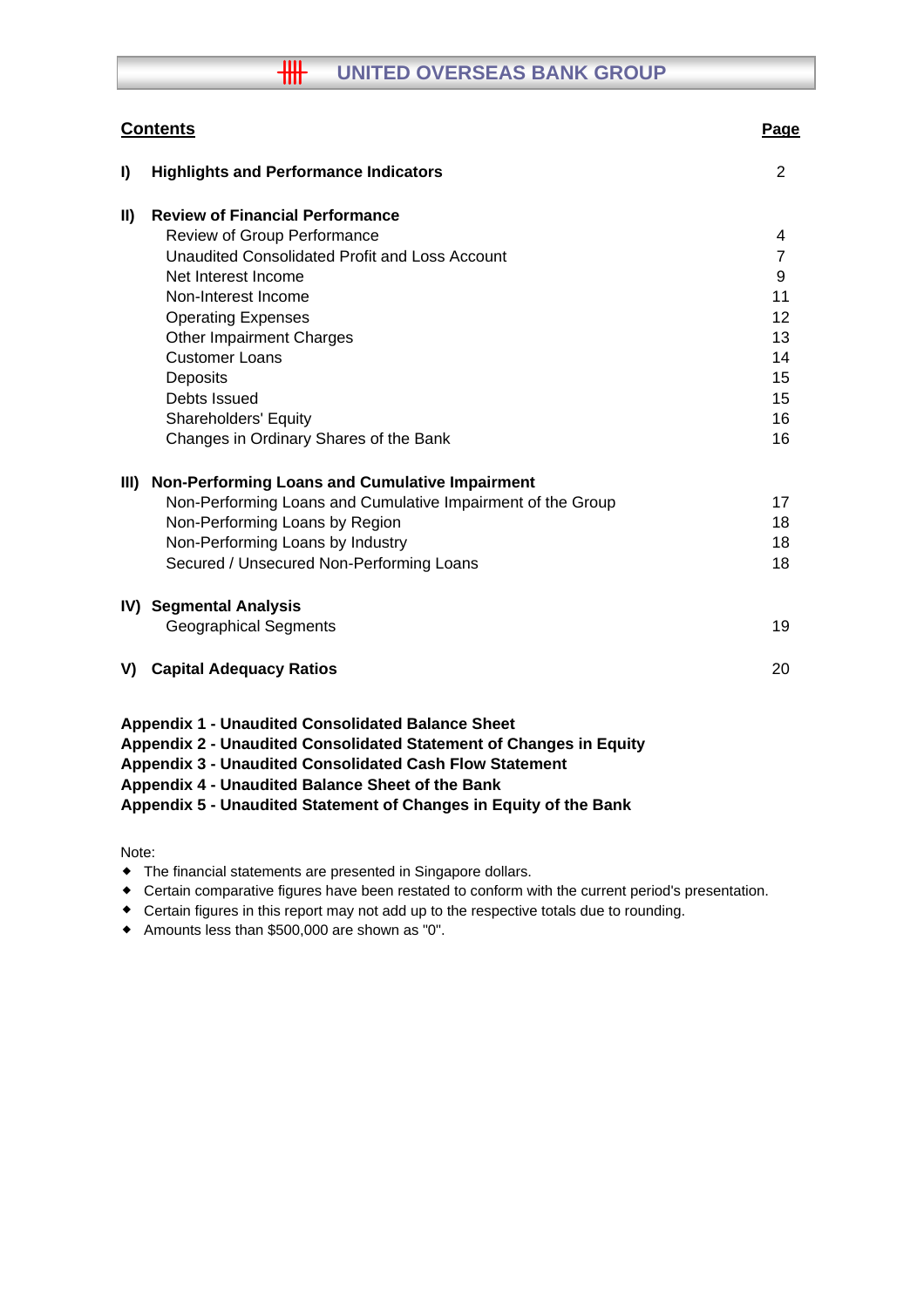#### *I) Highlights and Performance Indicators*

|                                              |          |          | 9Mths 06 /                       | 3rd     | 2nd     | 3rd     |           | 3Q06/                    |
|----------------------------------------------|----------|----------|----------------------------------|---------|---------|---------|-----------|--------------------------|
|                                              | 9 Months | 9 Months | 9Mths 05                         | Quarter | Quarter | Quarter |           | 3Q05                     |
|                                              | 2006     | 2005     | ℅                                | 2006    | 2006    | 2005    |           | %                        |
| <b>Summarised Profit and Loss (\$'m)</b>     |          |          |                                  |         |         |         |           |                          |
| Net interest income (NII)                    | 2,009    | 1,734    | 15.8<br>$+$                      | 684     | 671     | 578     | $\ddot{}$ | 18.5                     |
| Non-interest income (Non NII)                | 997      | 1,000    | 0.3<br>$\overline{\phantom{a}}$  | 337     | 310     | 350     | ä,        | 3.6                      |
| Total income                                 | 3,005    | 2,734    | 9.9<br>$+$                       | 1,021   | 981     | 927     | $+$       | 10.1                     |
| Less: Total expenses                         | 1,239    | 1,020    | 21.5<br>$\ddot{}$                | 424     | 419     | 353     | $\ddot{}$ | 20.2                     |
| Operating profit before amortisation         |          |          |                                  |         |         |         |           |                          |
| and impairment charges                       | 1,766    | 1,714    | 3.1<br>$\ddot{}$                 | 597     | 562     | 574     | $\ddot{}$ | 4.0                      |
| Less: Intangible assets                      | 10       | 58       | 83.6<br>$\overline{\phantom{a}}$ | 3       | 3       |         |           | <b>NM</b>                |
| Less: Other impairment charges               | 116      | 100      | 16.4<br>$\ddot{}$                | 26      | 35      | 19      | $\ddot{}$ | 33.0                     |
| Add: Share of profit of associates           | 102      | 77       | 32.4<br>$+$                      | 31      | 41      | 31      | $+$       | 0.3                      |
| Less: Tax and minority interests             | 397      | 355      | 11.7<br>$+$                      | 136     | 122     | 122     | $\ddot{}$ | 10.9                     |
| Net profit after tax excluding one-time gain | 1,345    | 1,277    | 5.3<br>$+$                       | 463     | 443     | 463     |           |                          |
| Add: One-time gain <sup>@</sup>              | 689      |          | <b>NM</b>                        |         | 689     |         |           |                          |
| Net profit after tax ^                       | 2,034    | 1,277    | 59.2<br>$\ddot{}$                | 463     | 1,132   | 463     |           | $\overline{\phantom{a}}$ |
|                                              |          |          |                                  |         |         |         |           |                          |
| • Key Indicators (excluding the one-time     |          |          |                                  |         |         |         |           |                          |
| gain)                                        |          |          |                                  |         |         |         |           |                          |
| ❖ Income mix                                 |          |          |                                  |         |         |         |           |                          |
| - NII / Total income (%)                     | 66.8     | 63.4     | $+3.4%$ pt                       | 67.0    | 68.4    | 62.3    |           | $+ 4.7 %$ pt             |
| - Non NII / Total income (%)                 | 33.2     | 36.6     | $-3.4%$ pt                       | 33.0    | 31.6    | 37.7    |           | $-4.7%$ pt               |
|                                              | 100.0    | 100.0    |                                  | 100.0   | 100.0   | 100.0   |           |                          |
|                                              |          |          |                                  |         |         |         |           |                          |
| ❖ Profit contribution (before tax and        |          |          |                                  |         |         |         |           |                          |
| intangible assets)                           |          |          |                                  |         |         |         |           |                          |
| - Onshore (including ACU) (%)                | 68.5     | 76.6     | $-8.1%$ pt                       | 64.1    | 67.6    | 77.3    |           | $-13.2%$ pt              |
| - Offshore (%)                               | 31.5     | 23.4     | $+ 8.1 %$ pt                     | 35.9    | 32.4    | 22.7    |           | + 13.2 % pt              |
|                                              | 100.0    | 100.0    |                                  | 100.0   | 100.0   | 100.0   |           |                          |
| * Return on average ordinary                 |          |          |                                  |         |         |         |           |                          |
| shareholders' equity #                       |          |          |                                  |         |         |         |           |                          |
| - Including intangible assets (%)            | 11.9     | 12.5     | $-0.6%$ pt                       | 12.1    | 11.8    | 13.7    |           | $-1.6%$ pt               |
| - Excluding intangible assets (%)            | 12.0     | 13.1     | $-1.1%$ pt                       | 12.2    | 11.8    | 13.7    |           | $-1.5 %$ pt              |
|                                              |          |          |                                  |         |         |         |           |                          |
| Basic earnings per ordinary share #<br>٠     |          |          |                                  |         |         |         |           |                          |
| - Including intangible assets $(\phi)$       | 114.3    | 110.8    | 3.2<br>$\ddot{}$                 | 118.5   | 112.8   | 120.4   |           | 1.6                      |
| - Excluding intangible assets $(\phi)$       | 115.1    | 115.8    | 0.6<br>$\blacksquare$            | 119.3   | 113.6   | 120.4   |           | 0.9                      |
| * Return on average total assets *           |          |          |                                  |         |         |         |           |                          |
| - Including intangible assets (%)            | 1.16     | 1.25     | - 0.09 % pt                      | 1.18    | 1.14    | 1.35    |           | $-0.17 \%$ pt            |
| - Excluding intangible assets (%)            | 1.17     | 1.31     | $-0.14 \%$ pt                    | 1.19    | 1.14    | 1.35    |           | $-0.16%$ pt              |
|                                              |          |          |                                  |         |         |         |           |                          |
| * Net interest margin * (%)                  | 2.00     | 1.99     | $+ 0.01 %$ pt                    | 1.97    | 1.97    | 1.93    |           | + 0.04 % pt              |
| * Expense / Income ratio (%)                 | 41.2     | 37.3     | $+3.9%$ pt                       | 41.6    | 42.7    | 38.1    |           | + 3.5 % pt               |
| Dividend per ordinary share                  |          |          |                                  |         |         |         |           |                          |
| - Interim $(\phi)$                           | 20.0     | 20.0     |                                  |         | 20.0    |         |           |                          |
| - Special dividend ** (¢)                    | 20.0     | 28.5     | 29.8                             |         | 20.0    |         |           |                          |

<sup>@</sup> One-time gain refers to the special dividend received from Overseas Union Enterprise Limited ("OUE") and gain from divestment of OUE and Hotel Negara Limited ("HNL"), recorded by the Group and its associates in 2Q06.

^ Net profit after tax refers to profit attributable to equity holders of the Bank.

# Calculated based on annualised profit attributable to equity holders of the Bank net of subsidiary preference share dividend incurred for the financial period.

\* Computed on an annualised basis.

\*\* Special dividend in the nine months of 2005 refers to the dividend in specie of shares in United Overseas Land Limited.

"NM" denotes not meaningful.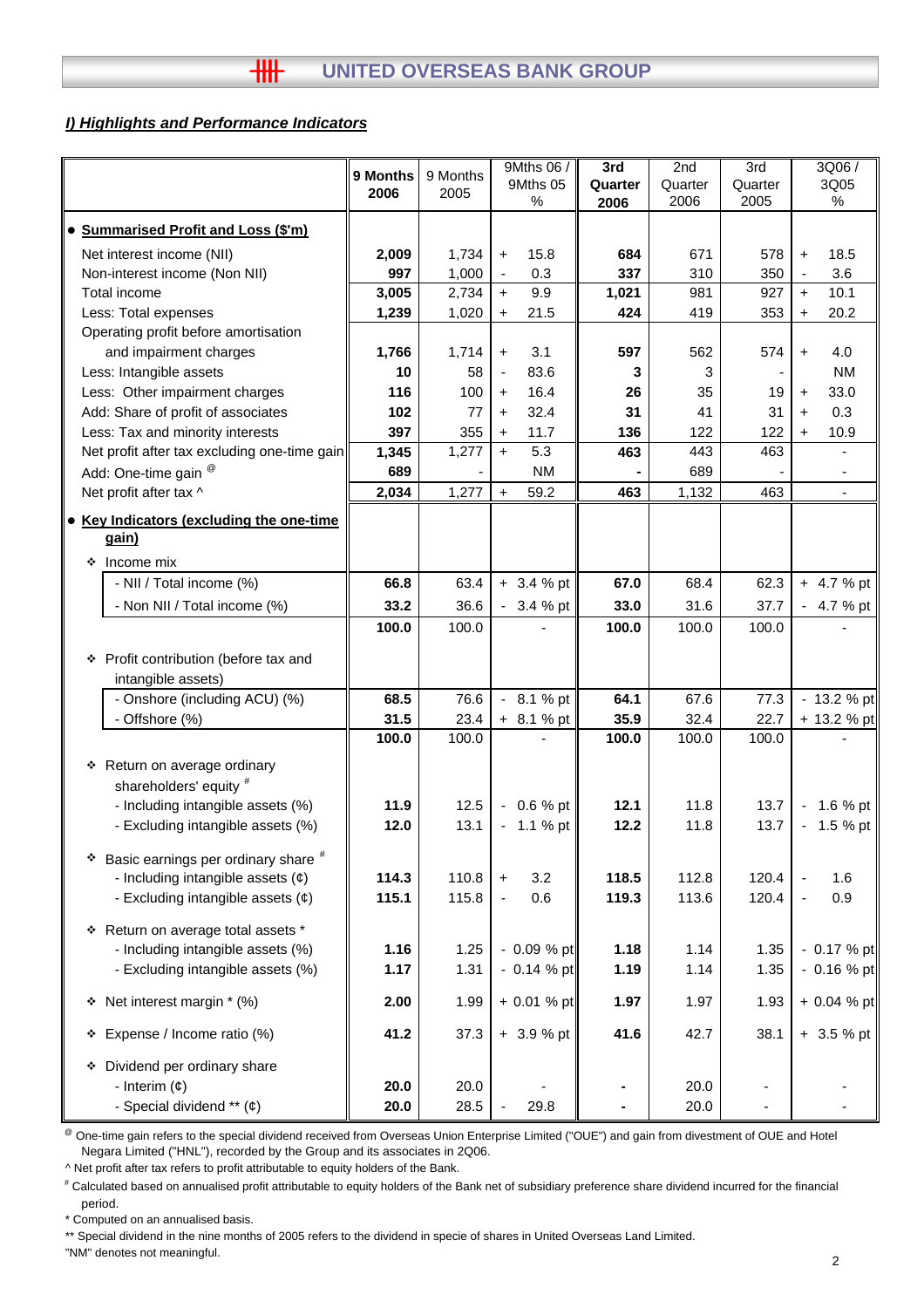# *I) Highlights and Performance Indicators*

|                                                                             | 30-Sep-06    | 31-Dec-05    | Sep-06 /<br>$Dec-05$<br>$(\%)$       | 30-Sep-05   | Sep-06 /<br>$Sep-05$<br>(%)                  |
|-----------------------------------------------------------------------------|--------------|--------------|--------------------------------------|-------------|----------------------------------------------|
| <b>Other Indicators</b>                                                     |              |              |                                      |             |                                              |
| * Customer loans (net) (\$'m)                                               | 73,673       | 67,142       | 9.7<br>$+$                           | 65,739      | 12.1<br>$\ddot{}$                            |
| Customer deposits (\$'m)<br>۰                                               | 88,960       | 85,503       | 4.0<br>$\ddot{}$                     | 83,341      | 6.7<br>$\ddot{}$                             |
| Loans / Deposits ratio $^\circledR$ (%)<br>٠                                | 82.8         | 78.5         | 4.3 % pt<br>$+$                      | 78.9        | 3.9 % pt<br>$\ddot{\phantom{1}}$             |
| Non-performing loans (NPLs) (\$'m)<br>۰                                     | 3,532        | 3,931        | 10.2                                 | 4,290       | 17.7                                         |
| Cumulative impairment (\$'m)<br>۰                                           | 2,562        | 2,714        | 5.6                                  | 2,946       | 13.0<br>$\overline{a}$                       |
| NPL ratio $\wedge$ (%)<br>۰                                                 | 4.6          | 5.6          | 1.0 % pt<br>$\overline{\phantom{0}}$ | 6.2         | 1.6 % pt<br>$\blacksquare$                   |
| Cumulative impairment / NPLs (%)<br>۰                                       | 72.5         | 69.0         | $+3.5%$ pt                           | 68.7        | 3.8 % pt<br>$+$                              |
| Total assets (\$'m)<br>۰                                                    | 156,904      | 145,073      | 8.2<br>$\ddot{}$                     | 139,792     | 12.2<br>$\ddag$                              |
| Shareholders' equity * (\$'m)<br>۰                                          | 15,890       | 14,929       | 6.4<br>$+$                           | 13,735      | 15.7<br>$+$                                  |
| Revaluation surplus <sup>#</sup> (\$'m)<br>۰                                | 1,269        | 1,564        | 18.8                                 | 1,436       | 11.6<br>$\blacksquare$                       |
| Net asset value (NAV) per share (\$)<br>۰                                   | 10.43        | 9.71         | 7.4<br>$+$                           | 8.93        | 16.8<br>$\ddot{}$                            |
| * Revalued NAV per share (\$)                                               | 11.26        | 10.73        | 4.9<br>$+$                           | 9.86        | 14.2<br>$\ddot{}$                            |
| Net tangible asset per share (\$)<br>٠                                      | 7.63         | 6.92         | 10.3<br>$\ddot{}$                    | 6.31        | 20.9<br>$\ddot{}$                            |
| Capital adequacy ratios<br>❖<br>- Tier 1 capital (%)<br>- Total capital (%) | 10.8<br>16.1 | 11.0<br>16.1 | 0.2 % pt                             | 9.9<br>15.0 | 0.9 % pt<br>$\ddot{}$<br>1.1 % pt<br>$\ddag$ |

 $^{\circledR}$  "Loans" refers to net customer loans while "Deposits" refers to customer deposits.

^ NPL ratio represents NPLs (excluding debt securities) as a percentage of gross customer loans.

\* Shareholders' equity refers to equity attributable to equity holders of the Bank.

# Refers to revaluation surplus on properties and securities not recognised in the financial statements.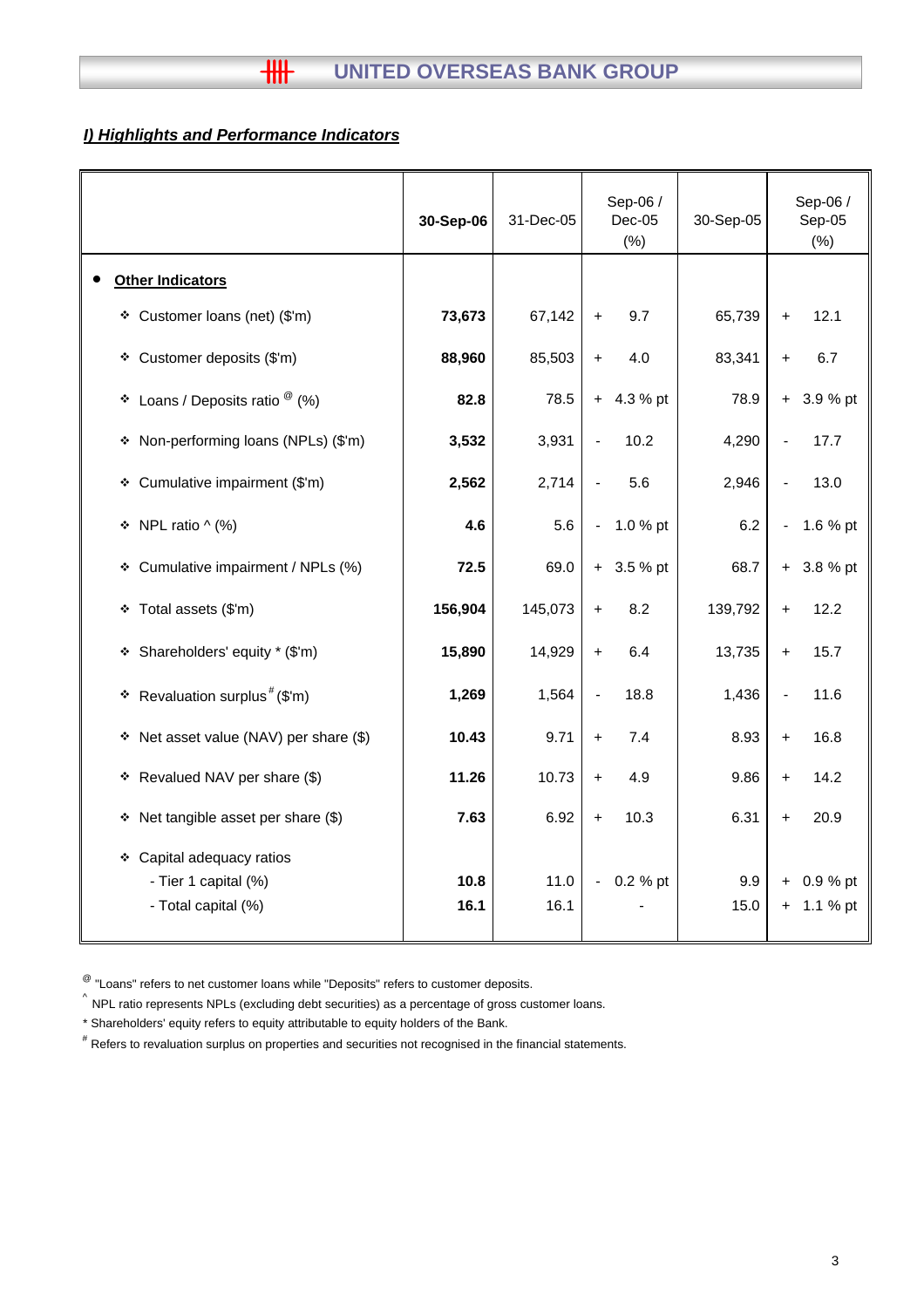The financial statements are presented in Singapore dollars and have been prepared in accordance with Singapore Financial Reporting Standards ("FRS") with modification to FRS39 Financial Instruments: Recognition and Measurement in respect of loan loss provisioning, as provided in Notice to Banks No. 612 "Credit Files, Grading and Provisioning" issued by Monetary Authority of Singapore ("MAS"). The accounting policies and computation methods adopted for the first nine months of 2006 are the same as those adopted in the audited financial statements for the financial year ended 31 December 2005.

## **Review of Group Performance**

## **Results**

#### **9 Months 2006 versus 9 Months 2005**

The Group's net profit after tax ("NPAT") of \$2,034 million recorded for the first nine months of 2006 ("9M06") was an increase of 59.2% over that of \$1,277 million registered in the first nine months of 2005 ("9M05"). The increase was largely due to a one-time gain of \$689 million, comprising special dividend received from Overseas Union Enterprise Limited ("OUE") and gain from divestment of OUE and Hotel Negara Limited ("HNL"), recorded by the Group and its associates in the second quarter of 2006 ("2Q06"). Excluding the one-time gain, the Group's NPAT would be \$1,345 million, representing an increase of 5.3% over 9M05. The growth was mainly driven by higher net interest income, which was partially negated by higher operating expenses.

Total income increased 32.4% to \$3,618 million for 9M06, primarily due to the special dividend of \$284 million received from OUE and gain of \$329 million from divestment of OUE and HNL. Excluding this onetime income of \$613 million, total income would be \$3,005 million, representing an increase of 9.9% over 9M05. The increase was contributed mainly by higher net interest income from expanded loan volume and inter-bank money market activities, as well as higher fee and commission income.

Total operating expenses increased 21.5% to \$1,239 million in 9M06, partly due to the consolidation of PT Bank Buana Indonesia Tbk. ("Bank Buana")'s operating expenses. Staff costs rose 28.4% to \$622 million largely due to increased headcount. Other operating expenses increased 15.3% to \$618 million mainly on professional fees, commission and brokerage, IT and business promotions. Expense-to-income ratio of the Group increased to 41.2% (excluding the one-time income) in 9M06 as compared to 37.3% in 9M05.

Other impairment charges increased \$16 million or 16.4% to \$116 million in 9M06. The increase was largely attributed to write-back of collective impairment in 9M05, partially offset by lower impairment charges on loans.

Share of pre-tax profit of associates rose 188.3% to \$221 million due mainly to the Group's share of an exceptional gain of \$120 million from special dividend received from OUE and gain from divestment of OUE and HNL, as recorded by its associates. Excluding the exceptional gain, share of pre-tax profit of associates would be \$102 million, an increase of 32.4% from 9M05.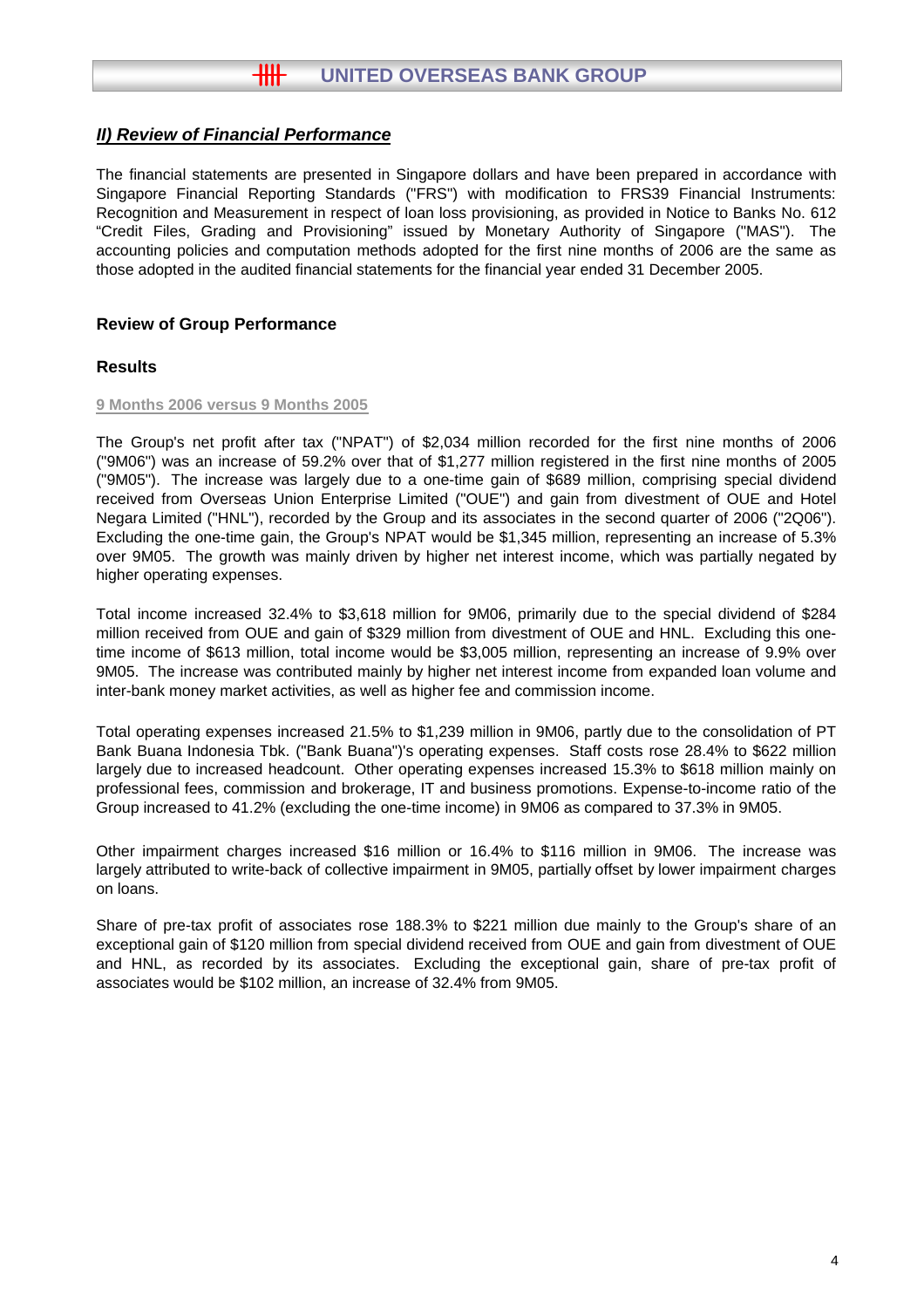#### **3rd Quarter 2006 versus 2nd Quarter 2006**

NPAT of \$463 million in the third quarter of 2006 ("3Q06") was 59.1% lower than the \$1,132 million achieved in 2Q06, attributed mainly to the one-time gain of \$689 million recorded in 2Q06. Excluding the one-time gain, the growth would be 4.5% from the previous quarter. The increase was mainly driven by higher non-interest income and net interest income, as well as lower impairment charges on loans. These were partially negated by lower contributions from associates and higher operating expenses.

#### **3rd Quarter 2006 versus 3rd Quarter 2005**

NPAT of \$463 million in 3Q06 was the same as that in the third quarter of 2005 ("3Q05").

Total income rose 10.1% to \$1,021 million in 3Q06. The increase was contributed by higher net interest income on increased loan volume and spread, partly due to the consolidation of Bank Buana. This was partially offset by lower non-interest income.

Total operating expenses increased 20.2% to \$424 million in 3Q06, partly due to the consolidation of Bank Buana's operating expenses. Staff costs rose 26.1% to \$213 million largely on increased headcount. Other operating expenses increased 14.7% to \$212 million mainly on business promotions and IT. Expense-toincome ratio was 41.6% in 3Q06 compared to 38.1% in 3Q05.

Other impairment charges increased 33.0% to \$26 million in 3Q06 mainly on investment securities.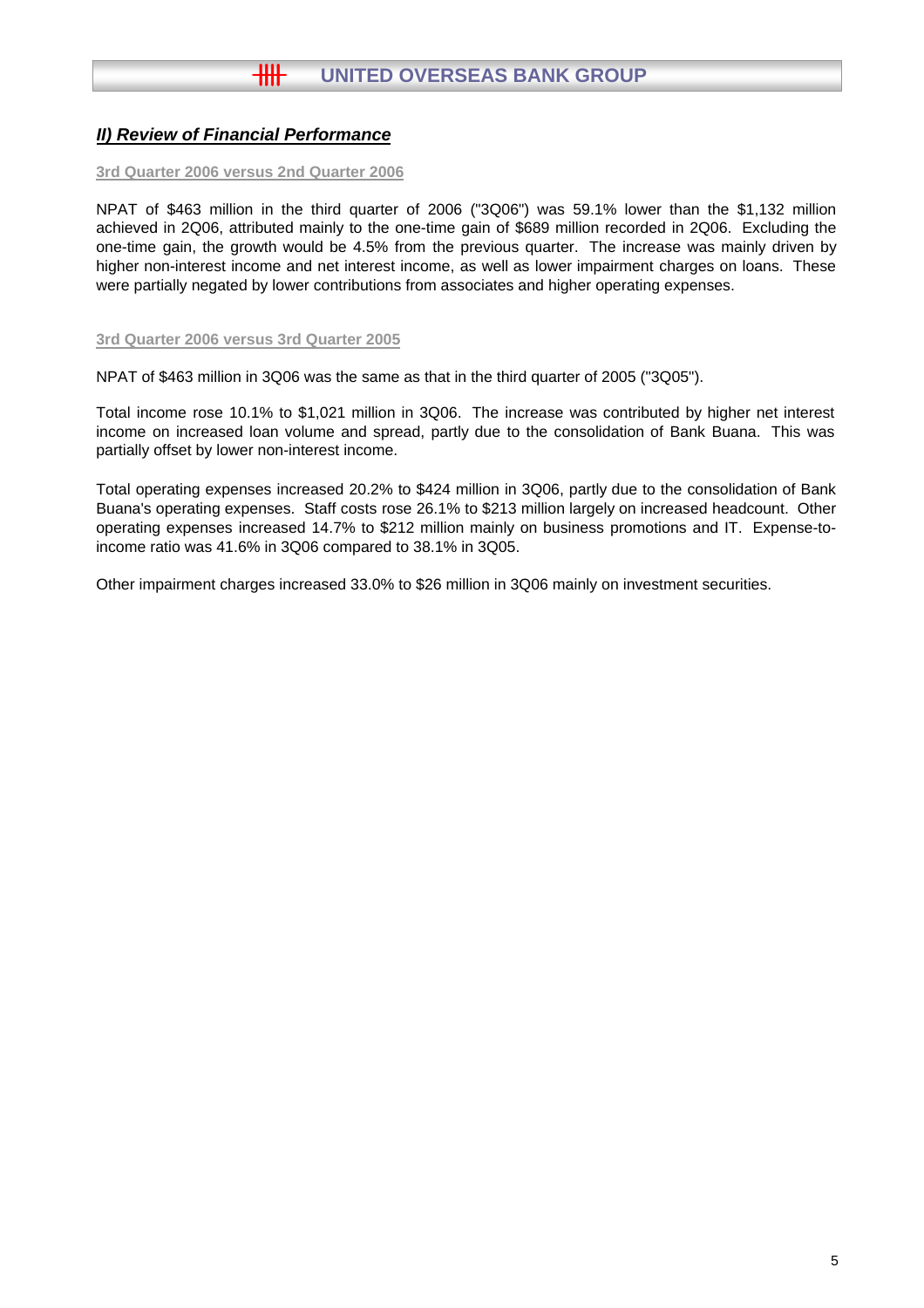## **Balance Sheet**

The Group's net customer loans grew 9.7% and 12.1% over 31 December 2005 and 30 September 2005 respectively to \$73,673 million as at 30 September 2006. Group non-performing loans ("NPLs") were \$3,532 million as at 30 September 2006, representing a decline of 10.2% over 31 December 2005 and 17.7% over 30 September 2005. Correspondingly, Group NPL ratio improved to 4.6% as at 30 September 2006 (31 December 2005: 5.6% and 30 September 2005: 6.2%). As at 30 September 2006, Group NPLs were 58.0% (31 December 2005: 56.7% and 30 September 2005: 56.7%) secured by collateral, and unsecured NPLs were 172.9% (31 December 2005: 159.4% and 30 September 2005: 158.6%) covered by total cumulative impairment.

Group's total assets increased 8.2% and 12.2% to \$156,904 million as at 30 September 2006 over 31 December 2005 and 30 September 2005 respectively. Shareholders' equity of the Group rose 6.4% and 15.7% to \$15,890 million as at 30 September 2006 compared to those as at 31 December 2005 and 30 September 2005 respectively. Correspondingly, the Group's net asset value per share increased to \$10.43 as at 30 September 2006 (31 December 2005: \$9.71 and 30 September 2005: \$8.93).

The Group's total capital adequacy ratio ("CAR") of 16.1% as at 30 September 2006 (31 December 2005: 16.1% and 30 September 2005: 15.0%) was 6.1% points above the minimum 10% set by MAS.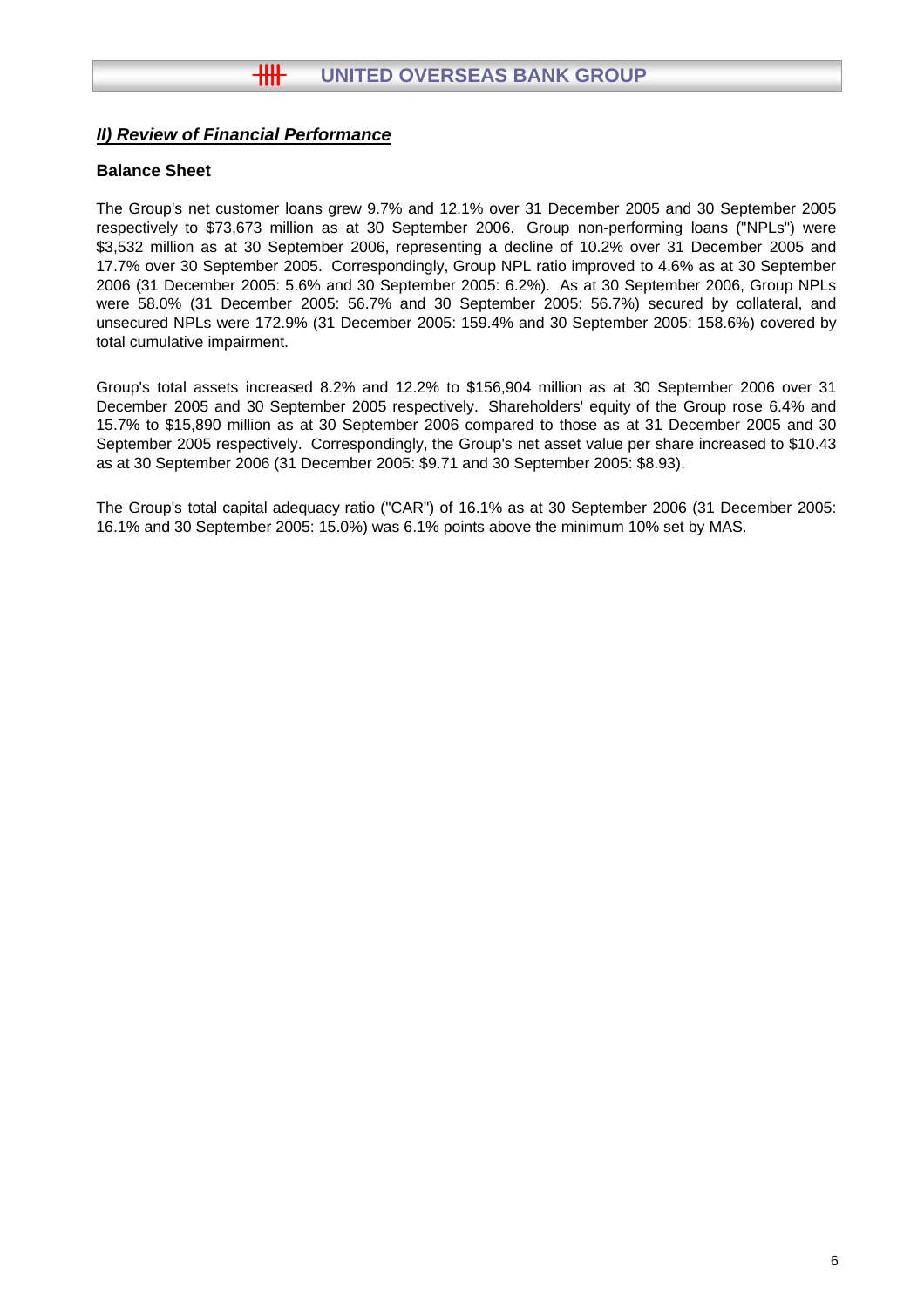## **FOR THE NINE MONTHS ENDED 30 SEPTEMBER 2006 UNAUDITED CONSOLIDATED PROFIT AND LOSS ACCOUNT**

|                                                               | 9 Months<br>2006 | 9 Months<br>2005 | 9M06 /<br>9M05 |
|---------------------------------------------------------------|------------------|------------------|----------------|
|                                                               | $$$ million      | \$ million       | $\frac{9}{6}$  |
| Interest income                                               | 5,110            | 3,494            | 46.2           |
| Less: Interest expense                                        | 3,102            | 1,760            | 76.2           |
| Net interest income                                           | 2,009            | 1,734            | 15.8           |
| Dividend income                                               | 318              | 56               | 467.9          |
| Fee and commission income                                     | 671              | 606              | 10.7           |
| Rental income                                                 | 49               | 48               | 0.8            |
| Other operating income                                        | 572              | 290              | 97.7           |
| Total non-interest income                                     | 1,610            | 1,000            | 61.0           |
| Income before operating expenses                              | 3,618            | 2,734            | 32.4           |
| Less:                                                         |                  |                  |                |
| Staff costs                                                   | 622              | 484              | 28.4           |
| Other operating expenses                                      | 618              | 536              | 15.3           |
| Total operating expenses                                      | 1,239            | 1,020            | 21.5           |
| Operating profit before amortisation and                      |                  |                  |                |
| impairment charges                                            | 2,379            | 1,714            | 38.8           |
| Less: Intangible assets amortised / impaired                  | 10               | 58               | (83.6)         |
| Less: Other impairment charges                                | 116              | 100              | 16.4           |
| Operating profit after amortisation and<br>impairment charges | 2,253            | 1,556            | 44.8           |
| Share of profit of associates                                 | 221              | 77               | 188.3          |
| Profit before tax                                             | 2,474            | 1,633            | 51.5           |
| Less: Tax                                                     | 404              | 338              | 19.3           |
| Profit for the financial period                               | 2,071            | 1,295            | 60.0           |
| Attributable to:                                              |                  |                  |                |
| Equity holders of the Bank                                    | 2,034            | 1,277            | 59.2           |
| Minority interests                                            | 37               | 17               | 115.7          |
|                                                               | 2,071            | 1,295            | 60.0           |
| Annualised earnings per ordinary share $(e)$                  |                  |                  |                |
| Basic                                                         | 159.3            | 110.8            | 43.8           |
| <b>Diluted</b>                                                | 159.3            | 110.8            | 43.8           |
| Return on average ordinary shareholders' equity (%)           |                  |                  |                |
| Including intangible assets<br>Excluding intangible assets    | 16.7<br>16.7     | 12.5<br>13.1     | 4.2 % pt       |
|                                                               |                  |                  | 3.6 % pt       |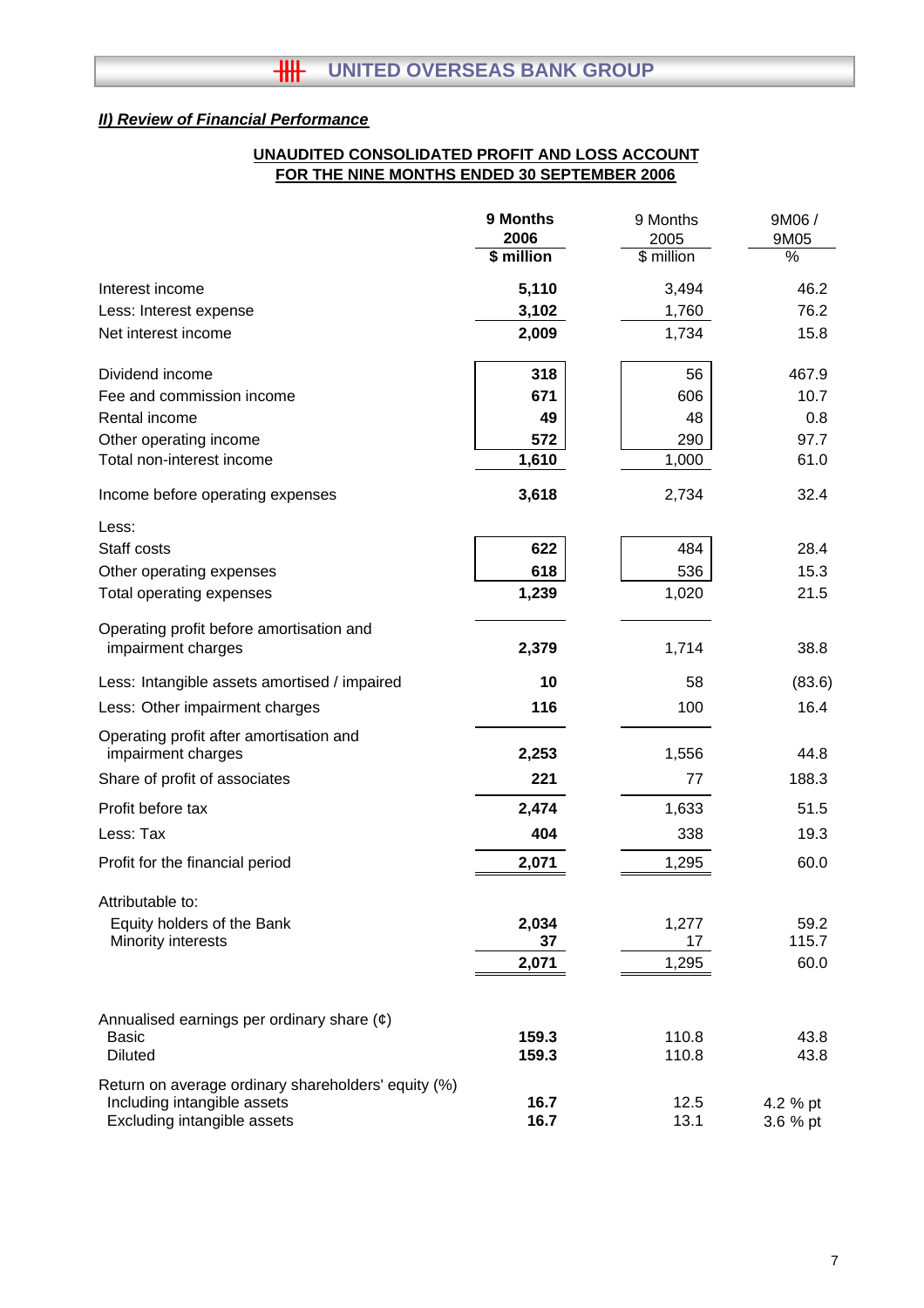#### **UNAUDITED CONSOLIDATED PROFIT AND LOSS ACCOUNT FOR THE THIRD QUARTER ENDED 30 SEPTEMBER 2006**

|                                                               | <b>3rd Quarter</b>      | 2nd Quarter     | 3Q06/         | 3rd Quarter  | 3Q06 /               |
|---------------------------------------------------------------|-------------------------|-----------------|---------------|--------------|----------------------|
|                                                               | 2006                    | 2006            | 2Q06          | 2005         | 3Q05                 |
|                                                               | \$ million              | \$ million      | $\frac{9}{6}$ | \$ million   | $\frac{0}{6}$        |
| Interest income                                               | 1,830                   | 1,718           | 6.5           | 1,229        | 48.9                 |
| Less: Interest expense                                        | 1,146                   | 1,047           | 9.4           | 651          | 76.0                 |
| Net interest income                                           | 684                     | 671             | 1.9           | 578          | 18.5                 |
| Dividend income                                               | $\overline{\mathbf{r}}$ | 309             | (97.9)        | 11           | (41.6)               |
| Fee and commission income                                     | 221                     | 228             | (3.0)         | 234          | (5.8)                |
| Rental income                                                 | 17                      | 16              | 4.3           | 16           | 5.1                  |
| Other operating income                                        | 93                      | 371             | (74.9)        | 88           | 5.6                  |
| Total non-interest income                                     | 337                     | 923             | (63.5)        | 350          | (3.6)                |
| Income before operating expenses                              | 1,021                   | 1,594           | (35.9)        | 927          | 10.1                 |
| Less:                                                         |                         |                 |               |              |                      |
| Staff costs                                                   | 213                     | 211             | 0.6           | 169          | 26.1                 |
| Other operating expenses                                      | 212                     | 207             | 2.1           | 185          | 14.7                 |
| Total operating expenses                                      | 424                     | 419             | 1.3           | 353          | 20.2                 |
| Operating profit before amortisation and                      |                         |                 |               |              |                      |
| impairment charges                                            | 597                     | 1,175           | (49.2)        | 574          | 4.0                  |
| Less: Intangible assets amortised / impaired                  | 3                       | 3               | 5.3           |              | <b>NM</b>            |
| Less: Other impairment charges                                | 26                      | 35              | (27.5)        | 19           | 33.0                 |
| Operating profit after amortisation and<br>impairment charges | 568                     | 1,137           | (50.0)        | 555          | 2.4                  |
|                                                               |                         |                 |               |              |                      |
| Share of profit of associates                                 | 31                      | 160             | (80.9)        | 31           | 0.3                  |
| Profit before tax                                             | 598                     | 1,297           | (53.9)        | 585          | 2.3                  |
| Less: Tax                                                     | 123                     | 156             | (20.9)        | 116          | 6.4                  |
| Profit for the financial period                               | 475                     | 1,141           | (58.3)        | 470          | 1.3                  |
| Attributable to:                                              |                         |                 |               |              |                      |
| Equity holders of the Bank                                    | 463                     | 1,132           | (59.1)        | 463          |                      |
| Minority interests                                            | 13                      | 10 <sup>°</sup> | 30.7          | $\mathbf{7}$ | 86.5                 |
|                                                               | 475                     | 1,141           | (58.3)        | 470          | 1.3                  |
| Annualised earnings per ordinary share $(\phi)$               |                         |                 |               |              |                      |
| <b>Basic</b>                                                  | 118.5                   | 157.8           | (24.9)        | 120.4        | (1.6)                |
| <b>Diluted</b>                                                | 118.5                   | 157.8           | (24.9)        | 120.4        | (1.6)                |
| Return on average ordinary shareholders' equity (%)           |                         |                 |               |              |                      |
| Including intangible assets                                   | 12.1                    | 16.5            | $(4.4%$ pt)   | 13.7         | $(1.6\% \text{ pt})$ |
| Excluding intangible assets                                   | 12.2                    | 16.5            | $(4.3%$ pt)   | 13.7         | $(1.5%$ pt)          |

"NM" denotes not meaningful.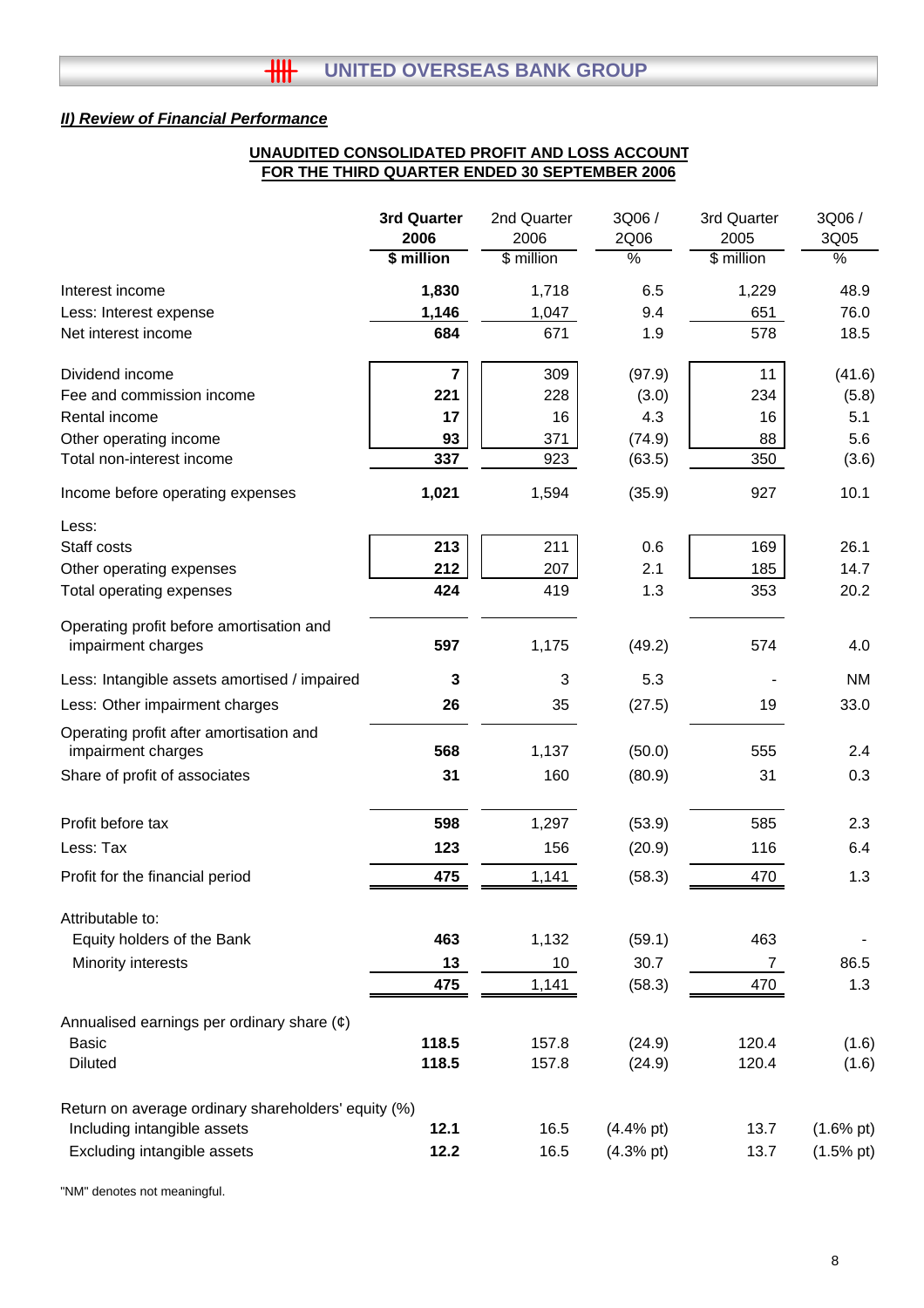#### **Net Interest Income**



Net interest income rose 15.8% over 9M05 to \$2,009 million in 9M06 and 18.5% over 3Q05 to \$684 million in 3Q06. The increase was mainly from loans on higher volume and improved margin, contributed partly by the consolidation of Bank Buana, as well as from inter-bank money market activities.

Against 2Q06, net interest income increased 1.9% mainly on increased loan volume.

Net interest margin of 2.00% for 9M06 and 1.97% for 3Q06 were 1 basis point and 4 basis points higher than those for 9M05 and 3Q05 respectively.

#### Average Interest Rates and Margin

|                                                   | <b>9 Months 2006</b>              |                 |      | 9 Months 2005  |                            |      |  |
|---------------------------------------------------|-----------------------------------|-----------------|------|----------------|----------------------------|------|--|
|                                                   | <b>Average Annualised Average</b> |                 |      |                | Average Annualised Average |      |  |
|                                                   | <b>Balance</b>                    | <b>Interest</b> | Rate | <b>Balance</b> | Interest                   | Rate |  |
|                                                   | \$ million                        | \$ million      | ℅    | \$ million     | \$ million                 | %    |  |
| Customer loans                                    | 68,498                            | 3,962           | 5.78 | 63,799         | 3,023                      | 4.74 |  |
| Inter-bank balances / balances with central banks | 44,386                            | 1,934           | 4.36 | 34,736         | 1,050                      | 3.02 |  |
| <b>Securities</b>                                 | 21,700                            | 937             | 4.32 | 18,245         | 598                        | 3.28 |  |
| <b>Total interest bearing assets</b>              | 134,584                           | 6,833           | 5.08 | 116,780        | 4,672                      | 4.00 |  |
| Customer deposits                                 | 89,695                            | 2,277           | 2.54 | 81,430         | 1,311                      | 1.61 |  |
| Inter-bank balances / other                       | 41,030                            | 1,870           | 4.56 | 33,387         | 1,043                      | 3.12 |  |
| <b>Total interest bearing liabilities</b>         | 130,725                           | 4,147           | 3.17 | 114,817        | 2,354                      | 2.05 |  |
| Net interest income                               |                                   | 2,685           |      |                | 2,318                      |      |  |
| Net interest margin ^                             |                                   |                 | 2.00 |                |                            | 1.99 |  |

^ Net interest margin represents annualised net interest income as a percentage of total interest bearing assets.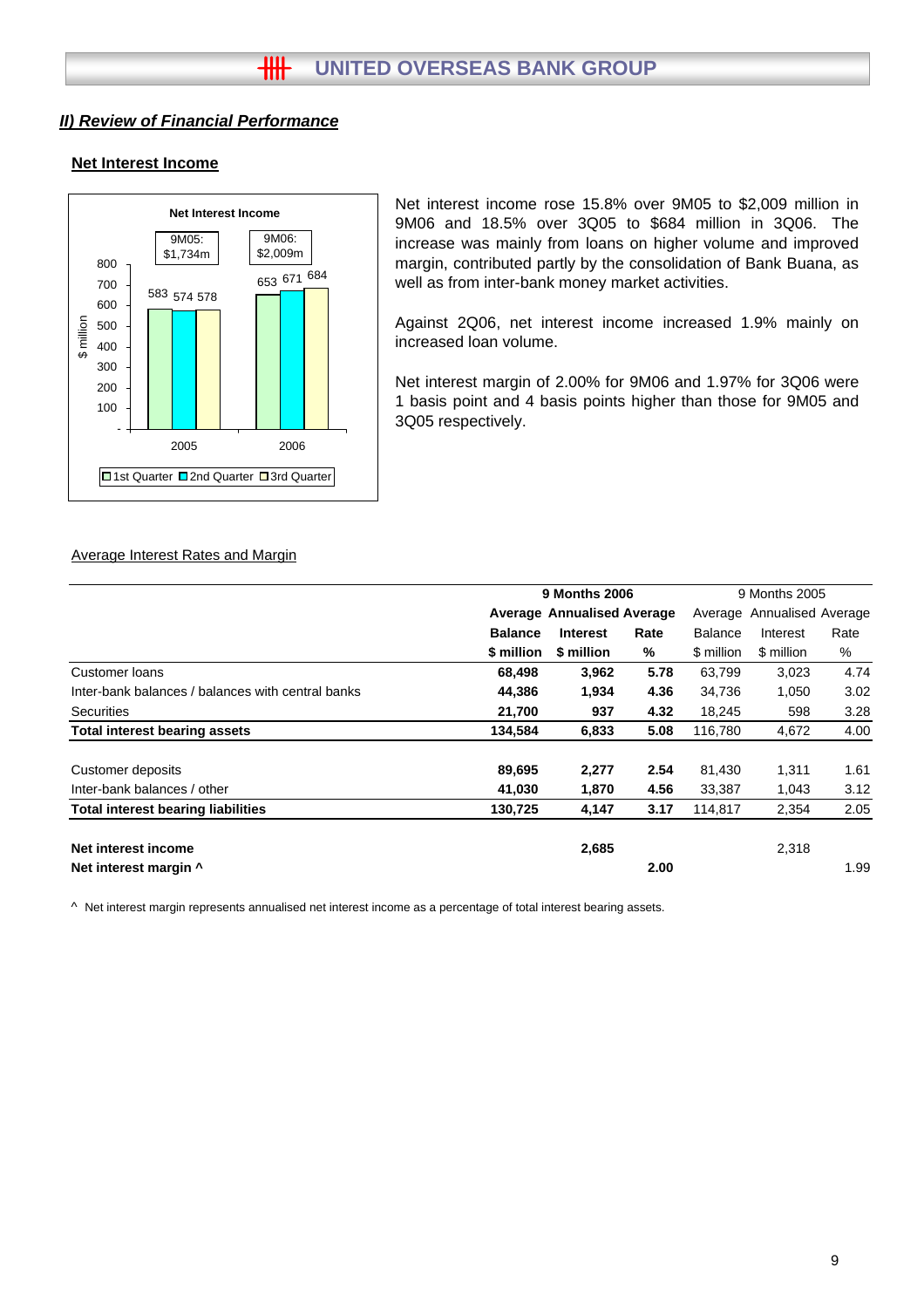## **Net Interest Income (cont'd)**

## Average Interest Rates and Margin (cont'd)

|                                                |                | 3rd Quarter 2006          |      |                | 2nd Quarter 2006   |      | 3rd Quarter 2005 |                    |      |
|------------------------------------------------|----------------|---------------------------|------|----------------|--------------------|------|------------------|--------------------|------|
|                                                | Average        | <b>Annualised Average</b> |      | Average        | Annualised Average |      | Average          | Annualised Average |      |
|                                                | <b>Balance</b> | <b>Interest</b>           | Rate | <b>Balance</b> | Interest           | Rate | <b>Balance</b>   | Interest           | Rate |
|                                                | \$ million     | \$ million                | %    | \$ million     | \$ million         | %    | \$ million       | \$ million         | %    |
| <b>Customer loans</b><br>Inter-bank balances / | 70,774         | 4,248                     | 6.00 | 67,549         | 3,920              | 5.80 | 63,728           | 3,051              | 4.79 |
| balances with central banks                    | 43,022         | 1,934                     | 4.50 | 46,562         | 2,043              | 4.39 | 35,857           | 1,181              | 3.29 |
| <b>Securities</b>                              | 23,696         | 1,077                     | 4.54 | 22,271         | 928                | 4.16 | 19,159           | 642                | 3.35 |
| <b>Total interest bearing assets</b>           | 137,492        | 7,259                     | 5.28 | 136,382        | 6,890              | 5.05 | 118,744          | 4,874              | 4.10 |
| Customer deposits                              | 91,027         | 2,493                     | 2.74 | 90,213         | 2,265              | 2.51 | 82,435           | 1,407              | 1.71 |
| Inter-bank balances / other                    | 42,250         | 2,052                     | 4.86 | 42,029         | 1,934              | 4.60 | 34,105           | 1,176              | 3.45 |
| <b>Total interest bearing liabilities</b>      | 133,277        | 4,545                     | 3.41 | 132,242        | 4,199              | 3.18 | 116,540          | 2,583              | 2.22 |
| Net interest income                            |                | 2,714                     |      |                | 2,692              |      |                  | 2,291              |      |
| Net interest margin ^                          |                |                           | 1.97 |                |                    | 1.97 |                  |                    | 1.93 |

^ Net interest margin represents annualised net interest income as a percentage of total interest bearing assets.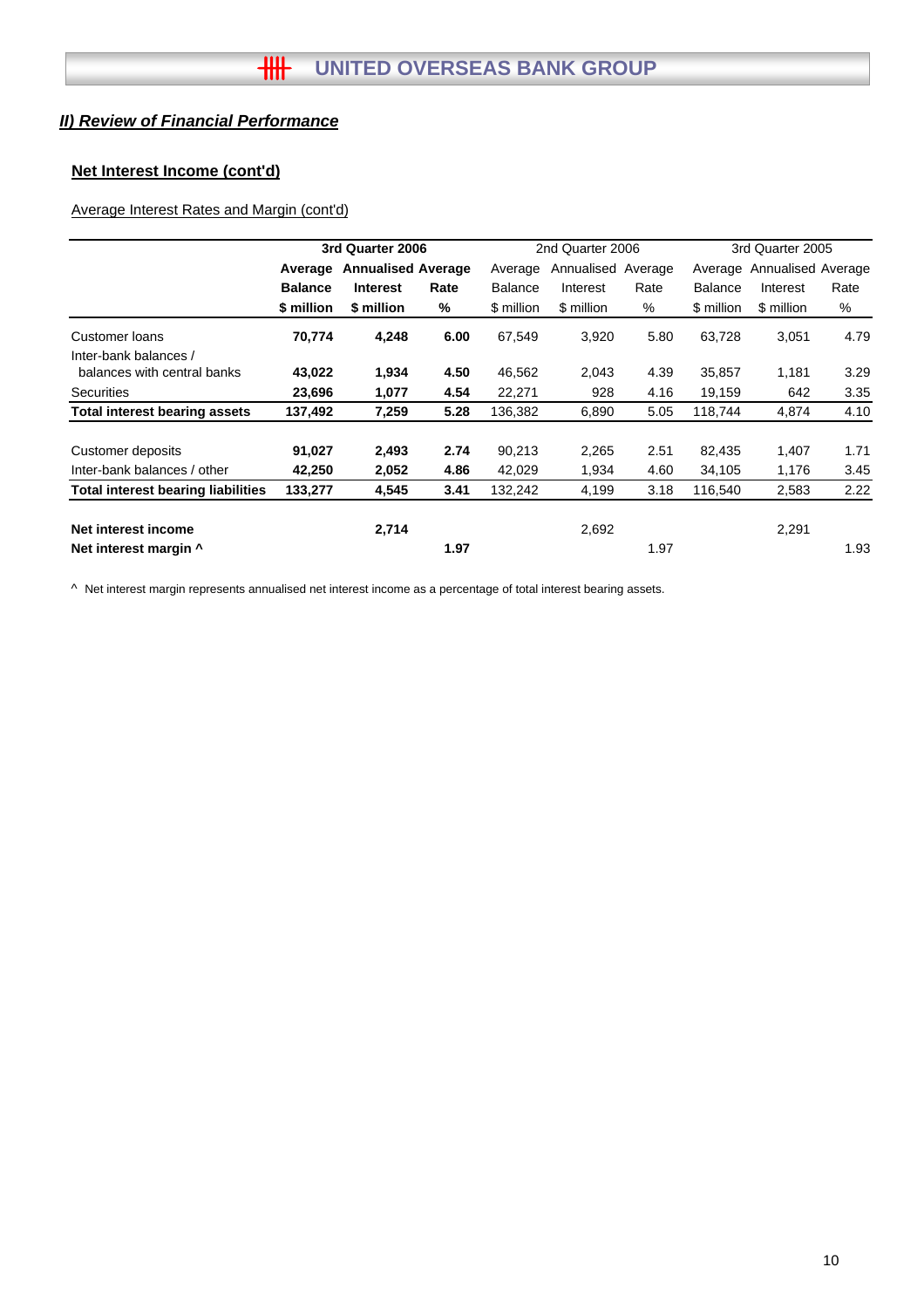## **Non-Interest Income**



Non-interest income increased 61.0% over 9M05 to \$1,610 million in 9M06, mainly contributed by the one-time income of \$613 million (comprising special dividend received from OUE of \$284 million and gain on divestment of OUE and HNL of \$329 million). Excluding the one-time income, non-interest income registered a 0.3% decline over 9M05. The decrease was mainly due to lower net gain from securities and derivatives, as well as lower dividend and rental income. These were partly negated by higher fee and commission income and higher gain on foreign exchange.

Compared to 2Q06, non-interest income decreased 63.5% to \$337 million for 3Q06, mainly attributed to the one-time income in previous quarter. Excluding the one-time income, non-interest income recorded a growth of 8.7%, mainly attributed to higher gain on investment securities, partially offset by net loss on trading securities, government securities and derivatives and lower dividend and rental income.

Against 3Q05, non-interest income for 3Q06 declined 3.6% mainly due to lower fee and commission income.

|                                                        | 9 Months         | 9 Months   | 3rd Quarter     | 2nd Quarter 3rd Quarter |                 |
|--------------------------------------------------------|------------------|------------|-----------------|-------------------------|-----------------|
|                                                        | 2006             | 2005       | 2006            | 2006                    | 2005            |
|                                                        | \$ million       | \$ million | \$ million      | \$ million              | \$ million      |
| Fee and commission income                              |                  |            |                 |                         |                 |
| Credit card                                            | 98               | 86         | 35              | 32                      | 30              |
| Fund management                                        | 131              | 117        | 39              | 42                      | 50              |
| Futures broking                                        | 22               | 15         | 6               | 8                       | 5               |
| Investment-related                                     | 127              | 124        | 41              | 46                      | 65              |
| Loan-related                                           | 107              | 95         | 37              | 36                      | 28              |
| Service charges                                        | 49               | 43         | 16              | 16                      | 14              |
| Trade-related                                          | 119              | 105        | 39              | 41                      | 36              |
| Other                                                  | 17               | 21         | 6               | 6                       | $\overline{7}$  |
|                                                        | 671              | 606        | 221             | 228                     | 234             |
| Dividend and rental income                             | 366              | 104        | 23              | 325                     | 27              |
| Other operating income<br>Net gain / (loss) from:      |                  |            |                 |                         |                 |
| - Foreign exchange<br>- Trading securities, government | 113              | 81         | 33              | 38                      | 32              |
| securities and derivatives                             | 10               | 39         | (127)           | 37                      | 27              |
| - Investment securities                                | 26               | 63         | 171             | (67)                    | (4)             |
| - Disposal of assets held for sale                     | 332              | 15         |                 | 330                     | 0               |
| - Disposal of fixed and other assets                   | 24               | 12         | 10              | 11                      | $\,6$           |
| Other income                                           | 68               | 81         | 7               | 22                      | 27              |
|                                                        | $\overline{572}$ | 290        | $\overline{93}$ | $\overline{371}$        | $\overline{88}$ |
| Total non-interest income                              | 1,610            | 1,000      | 337             | 923                     | 350             |
|                                                        |                  |            |                 |                         |                 |
| Fee and commission income / Total income (%)           | $22.3*$          | 22.2       | 21.6            | $23.2*$                 | 25.3            |
| Non-interest income / Total income (%)                 | $33.2*$          | 36.6       | 33.0            | $31.6*$                 | 37.7            |

#### Composition of Non-Interest Income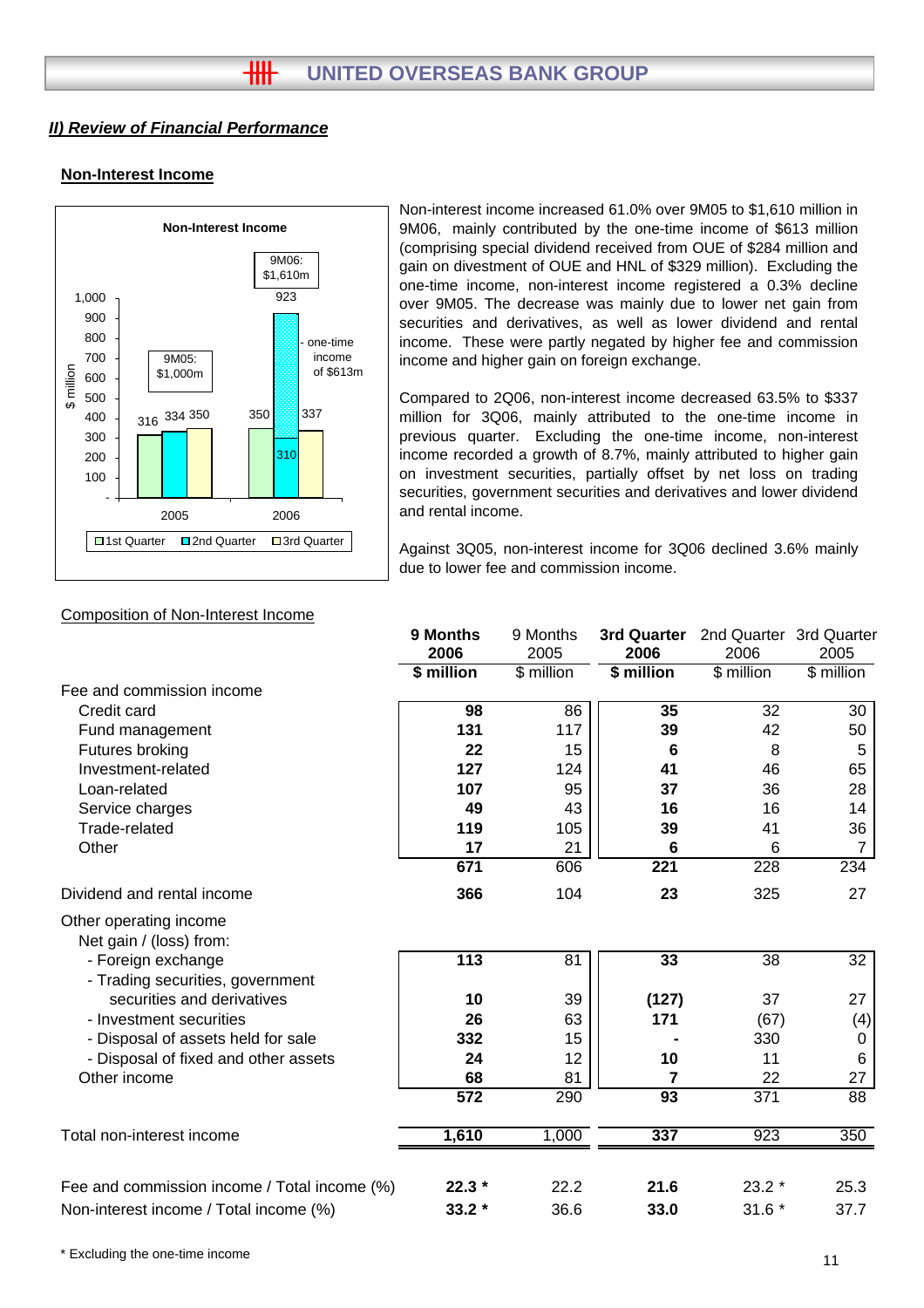#### **Operating Expenses**

Total operating expenses increased 21.5% to \$1,239 million in 9M06, partly due to the consolidation of Bank Buana's operating expenses. Staff costs rose 28.4% to \$622 million largely due to increased headcount. Other operating expenses increased 15.3% to \$618 million mainly on professional fees, commission and brokerage, IT and business promotions. Expense-to-income ratio of the Group increased to 41.2% (excluding the one-time income) in 9M06 as compared to 37.3% in 9M05.

Compared to 3Q05, total operating expenses increased 20.2% to \$424 million in 3Q06, partly due to the consolidation of Bank Buana's operating expenses. Staff costs rose 26.1% to \$213 million largely on increased headcount. Other operating expenses increased 14.7% to \$212 million mainly on business promotions and IT. Expense-to-income ratio was 41.6% in 3Q06 compared to 38.1% in 3Q05.

|                                          | 9 Months<br>2006 | 9 Months<br>2005 | 3rd Quarter<br>2006 | 2nd Quarter 3rd Quarter<br>2006 | 2005       |
|------------------------------------------|------------------|------------------|---------------------|---------------------------------|------------|
|                                          | \$ million       | \$ million       | \$ million          | \$ million                      | \$ million |
| Staff costs                              | 622              | 484              | 213                 | 211                             | 169        |
| Other operating expenses                 |                  |                  |                     |                                 |            |
| Depreciation of fixed assets             | 106              | 105              | 35                  | 34                              | 35         |
| Rental of premises and equipment         | 35               | 35               | 12                  | 12                              | 12         |
| Maintenance of premises and other assets | 54               | 46               | 19                  | 19                              | 15         |
| Other expenses                           | 423              | 350              | 146                 | 142                             | 124        |
|                                          | 618              | 536              | 212                 | 207                             | 185        |
| Total operating expenses                 | 1,239            | 1,020            | 424                 | 419                             | 353        |
| Expense / Income ratio (%)               | $41.2*$          | 37.3             | 41.6                | 42.7 $*$                        | 38.1       |
| Manpower (number)                        | 19,693           | 13,583           | 19,693              | 19,150                          | 13,583     |
| Total operating expenses included:       |                  |                  |                     |                                 |            |
| IT-related expenses                      | 175              | 163              | 59                  | 59                              | 55         |
| IT-related expenses /                    |                  |                  |                     |                                 |            |
| Total operating expenses (%)             | 14.1             | 15.9             | 14.0                | 14.1                            | 15.4       |

\* Excluding the one-time income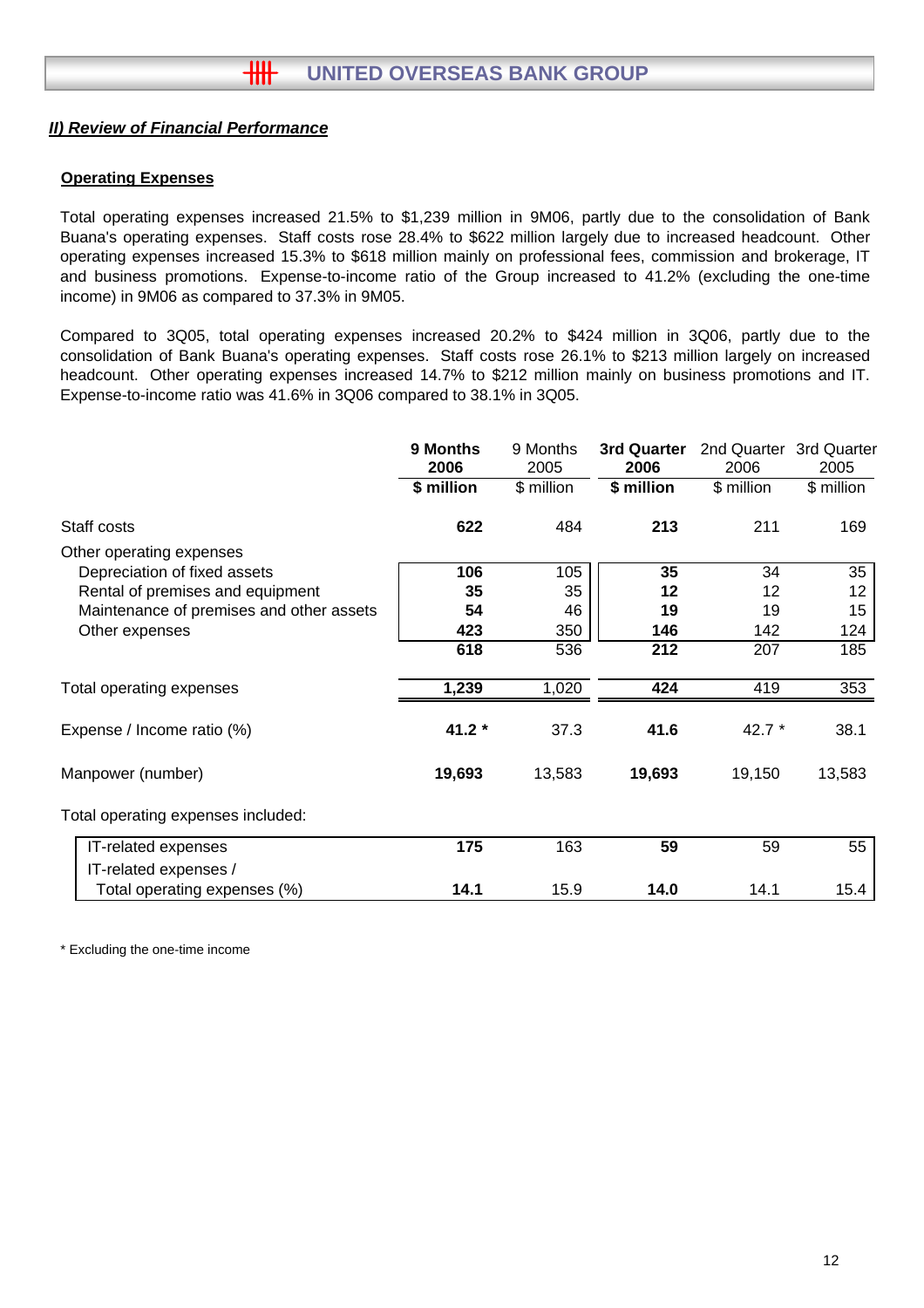## **Other Impairment Charges**

Other impairment charges increased \$16 million or 16.4% over 9M05 to \$116 million in 9M06. The increase was attributed to write-back of collective impairment a year ago, partially offset by lower impairment charges on loans.

Against 3Q05, other impairment charges increased 33.0% to \$26 million in 3Q06 mainly on investment securities.

|                                          | 9 Months<br>2006<br>\$ million | 9 Months<br>2005<br>\$ million | 3rd Quarter<br>2006<br>\$ million | 2nd Quarter 3rd Quarter<br>2006<br>\$ million | 2005<br>\$ million |
|------------------------------------------|--------------------------------|--------------------------------|-----------------------------------|-----------------------------------------------|--------------------|
| Individual impairment on loans           |                                |                                |                                   |                                               |                    |
| Singapore                                | 94                             | 51                             | 13                                | 33                                            | (41)               |
| Regional countries ^                     | (4)                            | 96                             | 5                                 | (7)                                           | 51                 |
| Greater China M                          |                                | (5)                            | (2)                               |                                               | 4                  |
| Other                                    | 5                              | 3                              | (0)                               | 0                                             |                    |
|                                          | 102                            | 145                            | 16                                | 27                                            | 16                 |
| Other individual impairment / provisions | 15                             | 11                             | 10                                | 8                                             | 4                  |
| Collective impairment                    |                                | (56)                           | $\blacksquare$                    |                                               |                    |
| Total other impairment charges           | 116                            | 100                            | 26                                | 35                                            | 19                 |

^ Regional countries comprise Malaysia, Indonesia, the Philippines and Thailand.

^^ Greater China comprises China, Hong Kong S.A.R. and Taiwan.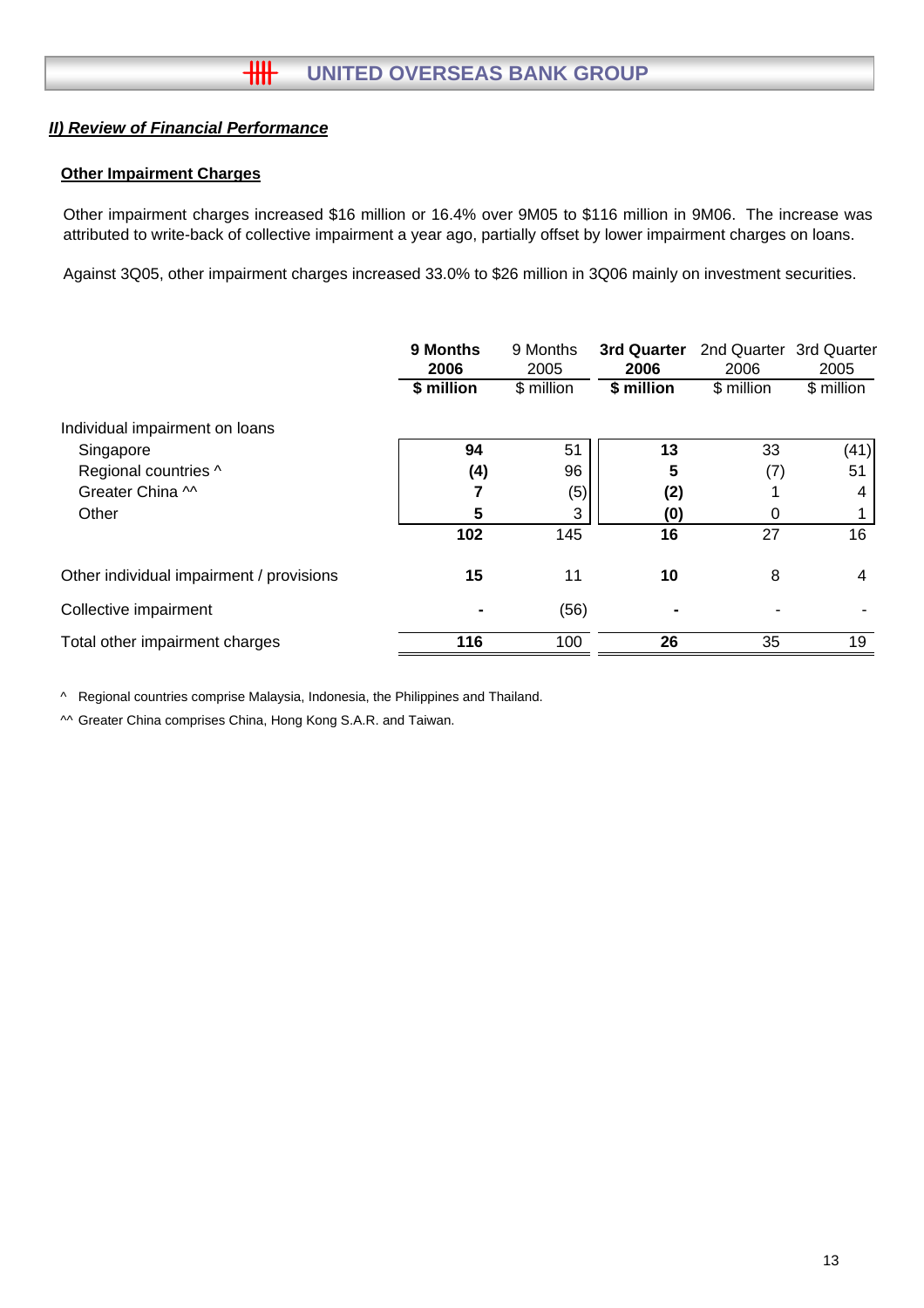## **Customer Loans**

Net customer loans grew 9.7% over 31 December 2005 and 12.1% over 30 September 2005 to \$73,673 million as at 30 September 2006, largely contributed by higher term loans and housing loans.

The increase in loans over the comparative periods in 2005 was seen across most industries, particularly from non-bank financial institutions and housing loans.

| Customer Loans Analysed by<br>30-Sep-06 |            |       | 31-Dec-05  |       | 30-Sep-05  |       |
|-----------------------------------------|------------|-------|------------|-------|------------|-------|
| <b>Product Group</b>                    | \$ million | %     | \$ million | %     | \$ million | %     |
| Housing loans                           | 18.076     | 23.7  | 16.632     | 23.8  | 16.021     | 23.3  |
| Term loans                              | 43.961     | 57.7  | 39,658     | 56.8  | 39,678     | 57.8  |
| Trade financing                         | 5,590      | 7.3   | 4,808      | 6.9   | 4,843      | 7.1   |
| Overdrafts                              | 8,605      | 11.3  | 8.747      | 12.5  | 8.122      | 11.8  |
| Total gross customer loans              | 76,232     | 100.0 | 69,846     | 100.0 | 68,664     | 100.0 |
| Individual impairment                   | (1, 290)   |       | (1, 433)   |       | (1,607)    |       |
| Collective impairment                   | (1,270)    |       | (1,270)    |       | (1,318)    |       |
| Total net customer loans                | 73,673     |       | 67,142     |       | 65,739     |       |

| Gross Customer Loans Analysed by      | 30-Sep-06  |       | 31-Dec-05  |       | 30-Sep-05  |       |
|---------------------------------------|------------|-------|------------|-------|------------|-------|
| <b>Industry</b>                       | \$ million | %     | \$ million | %     | \$ million | %     |
| Transport, storage and communication  | 3,334      | 4.4   | 2.447      | 3.5   | 2.409      | 3.5   |
| Building and construction             | 8.199      | 10.7  | 8.010      | 11.5  | 7.914      | 11.5  |
| Manufacturing                         | 8.661      | 11.4  | 7.870      | 11.3  | 7.586      | 11.1  |
| Non-bank financial institutions       | 12.183     | 16.0  | 10.061     | 14.4  | 10.153     | 14.8  |
| General commerce                      | 11.916     | 15.6  | 11.483     | 16.4  | 11.122     | 16.2  |
| Professionals and private individuals | 9.885      | 13.0  | 10.209     | 14.6  | 10.222     | 14.9  |
| Housing loans                         | 18,076     | 23.7  | 16,632     | 23.8  | 16.021     | 23.3  |
| Other                                 | 3,977      | 5.2   | 3,133      | 4.5   | 3,239      | 4.7   |
| Total gross customer loans            | 76,232     | 100.0 | 69,846     | 100.0 | 68,664     | 100.0 |

| <b>Gross Customer Loans Analysed by</b> | 30-Sep-06  |       | 31-Dec-05  |       | 30-Sep-05  |       |
|-----------------------------------------|------------|-------|------------|-------|------------|-------|
| <b>Remaining Maturity</b>               | \$ million | %     | \$ million | %     | \$ million | %     |
| Within 1 year                           | 34.513     | 45.3  | 34.235     | 49.0  | 33.292     | 48.5  |
| Over 1 year but within 3 years          | 10.175     | 13.3  | 8.572      | 12.3  | 8,893      | 12.9  |
| Over 3 years but within 5 years         | 8,596      | 11.3  | 6.788      | 9.7   | 6.454      | 9.4   |
| Over 5 years                            | 22.948     | 30.1  | 20.250     | 29.0  | 20.026     | 29.2  |
| Total gross customer loans              | 76.232     | 100.0 | 69.846     | 100.0 | 68.664     | 100.0 |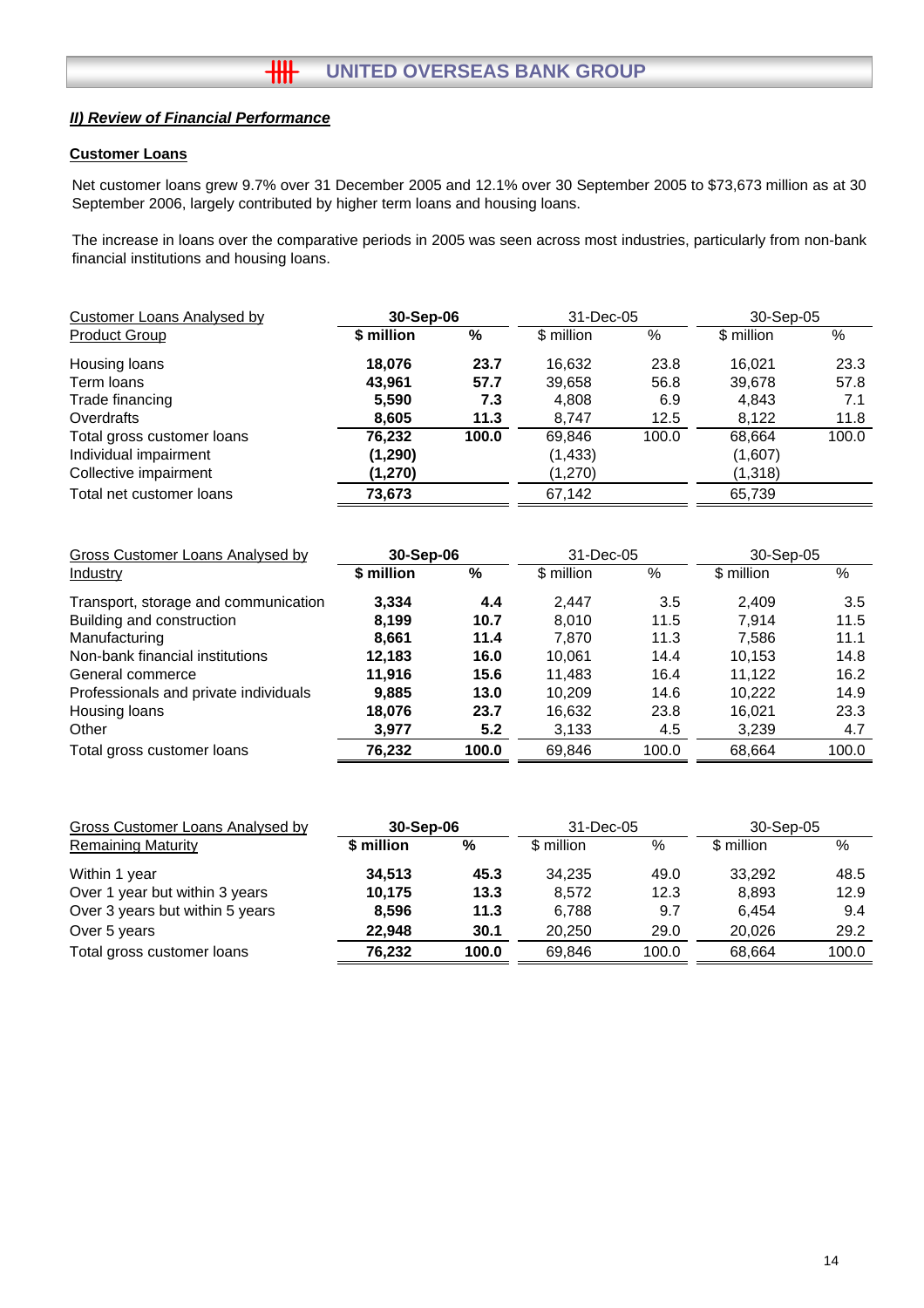#### **Deposits**

Total deposits increased 9.6% and 13.2% over 31 December 2005 and 30 September 2005 respectively to \$125,969 million as at 30 September 2006 . The increase was mainly from banker deposits and fixed deposits.

As at 30 September 2006, customer deposits accounted for 70.6% of total deposits and the loans-to-deposits ratio was 82.8%.

|                                      | 30-Sep-06  |       | 31-Dec-05  |       | 30-Sep-05  |       |
|--------------------------------------|------------|-------|------------|-------|------------|-------|
| Deposits Analysed by Product Group   | \$ million | %     | \$ million | %     | \$ million | %     |
| Banker deposits<br>Customer deposits | 37,010     | 29.4  | 29,456     | 25.6  | 27.949     | 25.1  |
| Fixed rate deposits                  | 59,636     | 47.3  | 54.947     | 47.8  | 54.138     | 48.7  |
| Current, savings and other deposits  | 29,324     | 23.3  | 30,556     | 26.6  | 29,203     | 26.2  |
|                                      | 88,960     | 70.6  | 85,503     | 74.4  | 83,341     | 74.9  |
| Total deposits                       | 125,969    | 100.0 | 114.958    | 100.0 | 111.290    | 100.0 |
| Loans / Deposits ratio * (%)         |            | 82.8  |            | 78.5  |            | 78.9  |

| Deposits Analysed by Remaining  | 30-Sep-06  |       | 31-Dec-05  |       | 30-Sep-05  |       |
|---------------------------------|------------|-------|------------|-------|------------|-------|
| <b>Maturity</b>                 | \$ million | %     | \$ million | %     | \$ million | $\%$  |
| Within 1 year                   | 122.242    | 97.1  | 111.985    | 97.4  | 108.595    | 97.6  |
| Over 1 year but within 3 years  | 1.546      | 1.2   | 1.117      | 1.0   | 1,190      | 1.1   |
| Over 3 years but within 5 years | 1.257      | 1.0   | 816        | 0.7   | 840        | 0.7   |
| Over 5 years                    | 924        | 0.7   | 1.041      | 0.9   | 665        | 0.6   |
| Total deposits                  | 125,969    | 100.0 | 114.958    | 100.0 | 111.290    | 100.0 |

\* "Loans" refers to net customer loans while "Deposits" refers to customer deposits.

| <b>Debts Issued</b>               | 30-Sep-06  | 31-Dec-05  | 30-Sep-05  |
|-----------------------------------|------------|------------|------------|
|                                   | \$ million | \$ million | \$ million |
| Subordinated debts (unsecured)    |            |            |            |
| - Due after one year              | 5,347      | 5.617      | 5,726      |
| Other debts issued                |            |            |            |
| - Due within one year (secured) ^ | 808        | 839        | 877        |
| - Due within one year (unsecured) | 17         | 177        | 272        |
| - Due after one year (unsecured)  | 469        | 476        | 471        |
|                                   | 1.294      | 1,492      | 1,620      |
| Total debts issued                | 6,640      | 7.108      | 7,346      |

^ The debts were secured by a floating charge on the assets of Archer 1 Limited, a special purpose entity of the Group.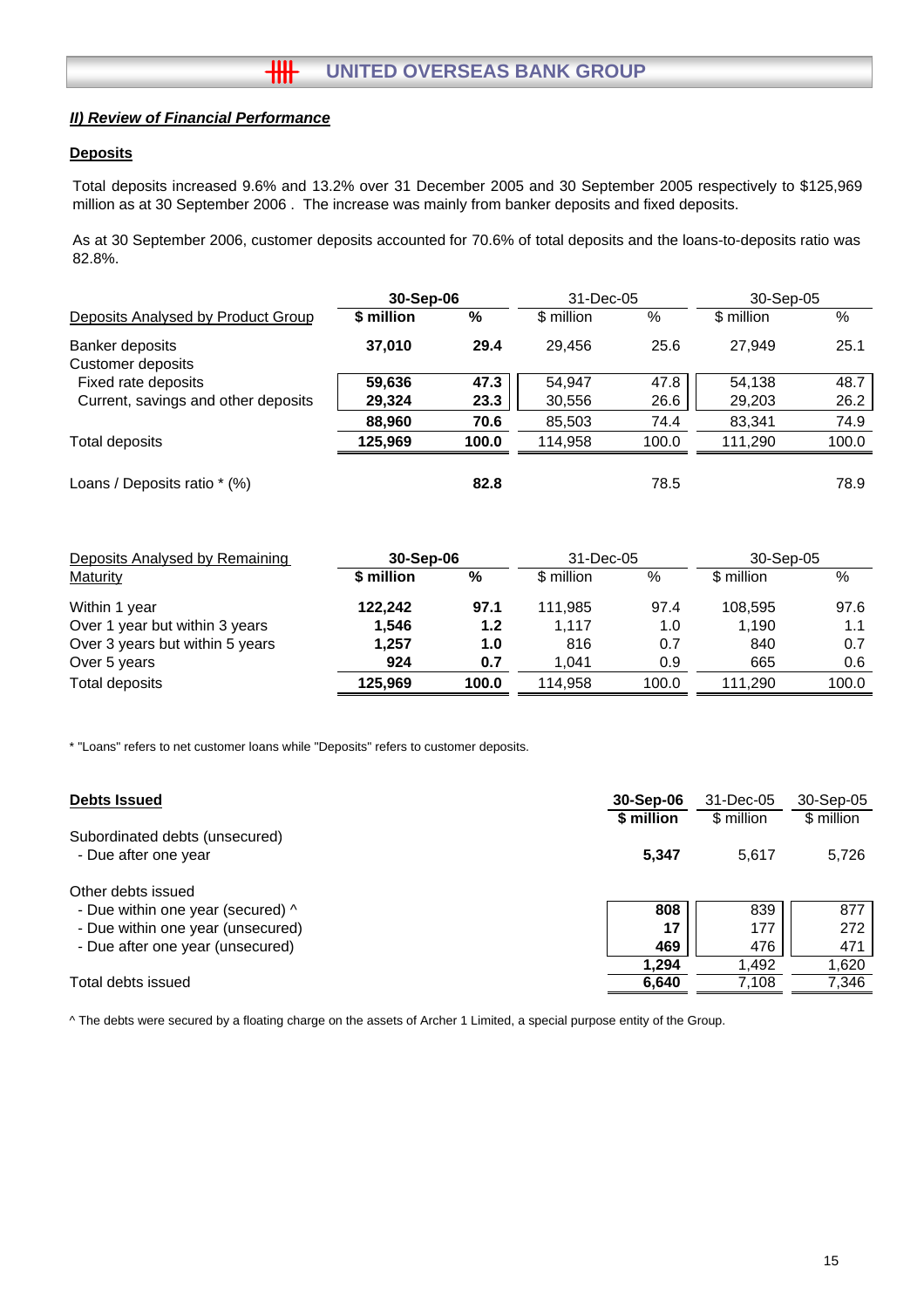#### **Shareholders' Equity**

Shareholders' equity rose 6.4% over 31 December 2005 to \$15,890 million, mainly contributed by profit for the financial period. It was 15.7% higher than that of 30 September 2005, largely due to higher retained profit and the issuance of US\$500 million subsidiary preference shares in December 2005.

As at 30 September 2006, revaluation surplus of \$1,269 million on properties and securities of the Group was not recognised in the financial statements.

|                                                    | 30-Sep-06  | 31-Dec-05  | 30-Sep-05  |
|----------------------------------------------------|------------|------------|------------|
|                                                    | \$ million | \$ million | \$ million |
| Shareholders' equity                               | 15,890     | 14.929     | 13,735     |
| Add: Revaluation surplus                           | 1,269      | 1,564      | 1,436      |
| Shareholders' equity including revaluation surplus | 17,159     | 16.493     | 15,171     |
| Net asset value (NAV) per share (\$)               | 10.43      | 9.71       | 8.93       |
| Revaluation surplus per share (\$)                 | 0.83       | 1.02       | 0.93       |
| Revalued NAV per share (\$)                        | 11.26      | 10.73      | 9.86       |

#### **Changes in Ordinary Shares of the Bank**

|                                                                          | No. of Shares |
|--------------------------------------------------------------------------|---------------|
| <b>Ordinary Shares</b>                                                   | '000          |
| Balance at 1 January 2006                                                | 1,537,843     |
| Exercise of share options granted under the UOB 1999 Share Option Scheme | 1.328         |
| Shares purchased under share buy-back program                            | (15, 492)     |
| Balance at 30 June 2006                                                  | 1,523,679     |
| Exercise of share options granted under the UOB 1999 Share Option Scheme | 56            |
| Shares purchased under share buy-back program                            | (576)         |
| Balance at 30 September 2006                                             | 1,523,159     |

|                                                  | 30-Sep-06 | 31-Dec-05 | 30-Sep-05 |
|--------------------------------------------------|-----------|-----------|-----------|
|                                                  | '000      | '000      | '000      |
| Number of new shares that would have been issued |           |           |           |
| upon exercise of all outstanding options         | 1.069     | 2.470     | 2.841     |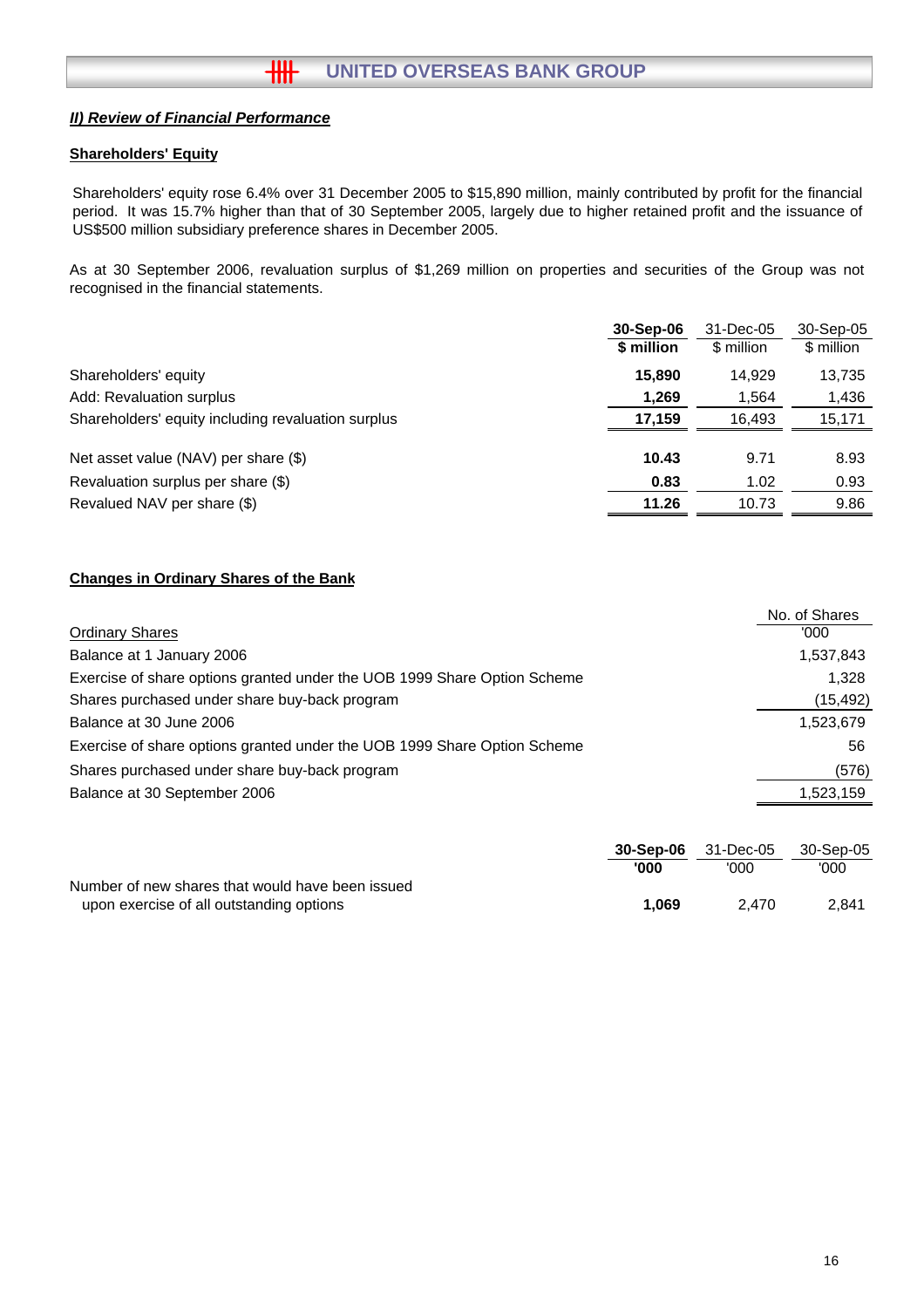# **HH UNITED OVERSEAS BANK GROUP**

#### *III) Non-Performing Loans (NPLs) and Cumulative Impairment*

#### **NPLs and Cumulative Impairment of the Group**

The Group's NPLs reduced 10.2% and 17.7% over 31 December 2005 and 30 September 2005 respectively to \$3,532 million as at 30 September 2006. Correspondingly, NPL ratio improved to 4.6% as at 30 September 2006 from 5.6% as at 31 December 2005 and 6.2% as at 30 September 2005. Of the total NPLs as at 30 September 2006, \$2,387 million or 67.6% were in the Substandard category and \$2,050 million or 58.0% were secured by collateral.

In line with the lower NPLs, total cumulative impairment as at 30 September 2006 was lower at \$2,562 million, compared to the \$2,714 million as at 31 December 2005 and the \$2,946 million as at 30 September 2005 respectively. As at 30 September 2006, total cumulative impairment provided coverage of 72.5% against total NPLs and 172.9% against unsecured NPLs.



#### **30-Sep-06** 30-Jun-06 31-Dec-05 30-Sep-05 31-Dec-04

| <b>NPLs</b>                                          |       |       |       |       | \$ million |
|------------------------------------------------------|-------|-------|-------|-------|------------|
| Substandard                                          | 2,387 | 2,614 | 2,529 | 2,769 | 3,347      |
| Doubtful                                             | 235   | 276   | 464   | 471   | 350        |
| Loss                                                 | 910   | 946   | 938   | 1,050 | 1,787      |
| <b>Total NPLs</b>                                    | 3,532 | 3,836 | 3,931 | 4,290 | 5,484      |
| <b>Cumulative Impairment</b>                         |       |       |       |       | \$ million |
| Individual impairment                                | 1,292 | 1,383 | 1,444 | 1,628 | 2,354      |
| Collective impairment                                | 1,270 | 1,269 | 1,270 | 1,318 | 1,370      |
| Total cumulative impairment                          | 2,562 | 2,652 | 2,714 | 2,946 | 3,724      |
| Ratios                                               |       |       |       |       | %          |
| NPL ratio*                                           | 4.6   | 5.3   | 5.6   | 6.2   | 8.0        |
| NPLs / Total assets                                  | 2.3   | 2.5   | 2.7   | 3.1   | 4.1        |
| Cumulative impairment / NPLs                         | 72.5  | 69.1  | 69.0  | 68.7  | 67.9       |
| Cumulative impairment / Doubtful & Loss NPLs         | 223.8 | 217.0 | 193.6 | 193.7 | 174.3      |
| Cumulative impairment / Unsecured NPLs               | 172.9 | 165.5 | 159.4 | 158.6 | 138.6      |
| Cumulative impairment ^ / Gross customer loans       | 3.4   | 3.6   | 3.9   | 4.3   | 5.4        |
| Collective impairment / Gross customer loans (net of |       |       |       |       |            |
| individual impairment ^)                             | 1.7   | 1.8   | 1.9   | 2.0   | 2.1        |
|                                                      |       |       |       |       |            |

\* NPL ratio represents NPLs (excluding debt securities) as a percentage of gross customer loans.

^ Excluding debt securities.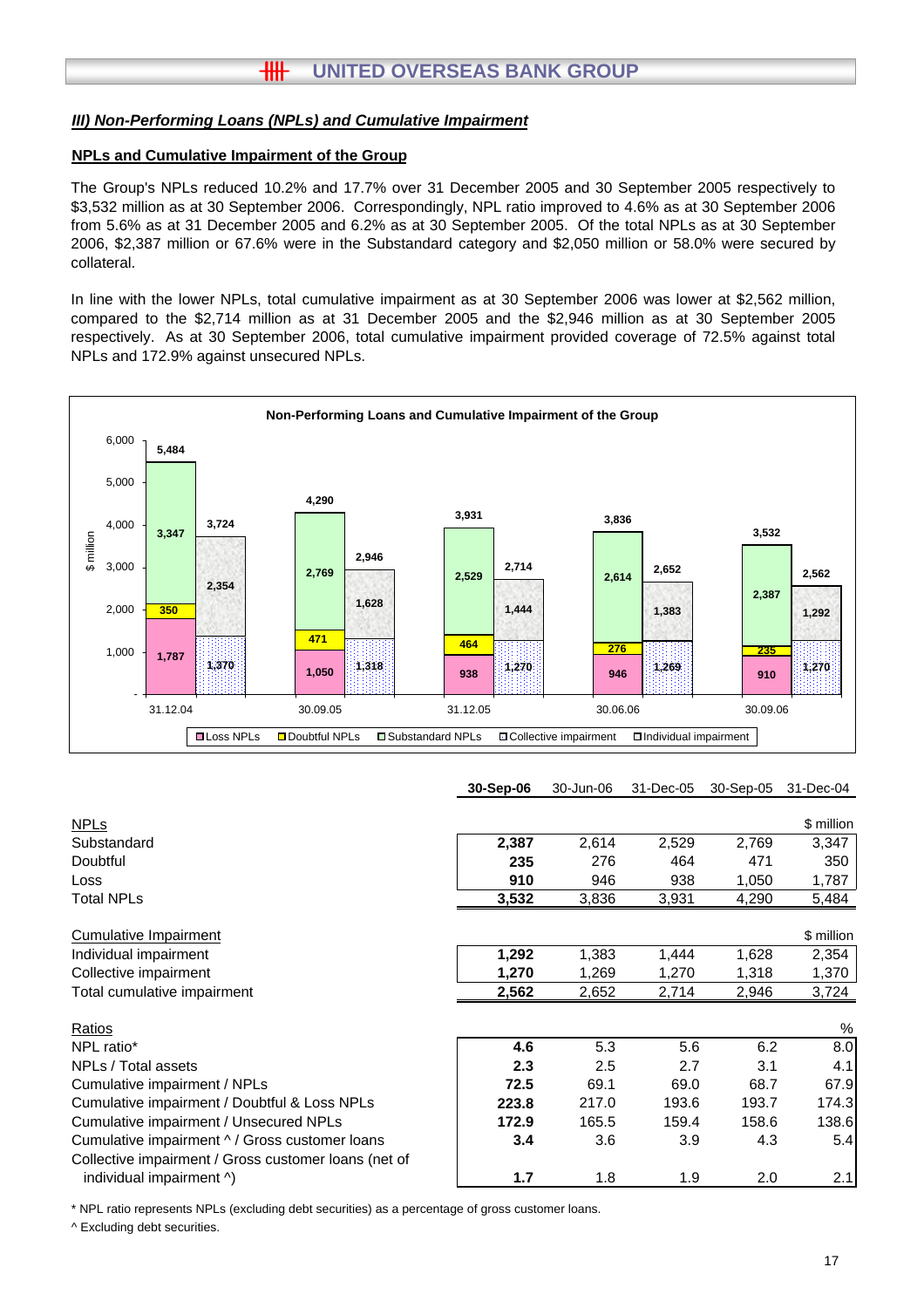#### *III) Non-Performing Loans (NPLs) and Cumulative Impairment*

#### **NPLs by Region**

As at 30 September 2006, NPLs of Singapore and the Regional Countries accounted for 43.7% and 53.7% of the total NPLs respectively.

Singapore NPLs decreased 21.1% and 30.7% over 31 December 2005 and 30 September 2005 respectively to \$1,543 million as at 30 September 2006. Regional NPLs as at 30 September 2006 was \$1,897 million, representing an increase of 3.2% over 31 December 2005, but a decrease of 1.1% over 30 September 2005.

|                           |            | 30-Sep-06        |            | 31-Dec-05 | 30-Sep-05  |       |
|---------------------------|------------|------------------|------------|-----------|------------|-------|
|                           | \$ million | %                | \$ million | %         | \$ million | %     |
| Singapore                 | 1,543      | 43.7             | 1,955      | 49.7      | 2,228      | 51.9  |
| <b>Regional Countries</b> |            |                  |            |           |            |       |
| Malaysia                  | 620        | 17.6             | 651        | 16.6      | 717        | 16.7  |
| Indonesia                 | 129        | 3.6 <sub>l</sub> | 101        | 2.6       | 64         | 1.5   |
| Philippines               | 187        | 5.3              | 180        | 4.6       | 164        | 3.8   |
| Thailand                  | 961        | 27.2             | 906        | 23.0      | 973        | 22.7  |
|                           | 1,897      | 53.7             | 1,838      | 46.8      | 1,918      | 44.7  |
| Greater China             | 38         | 1.1              | 64         | 1.6       | 67         | 1.6   |
| Other                     | 54         | 1.5              | 74         | 1.9       | 77         | 1.8   |
| <b>Total NPLs</b>         | 3,532      | 100.0            | 3,931      | 100.0     | 4,290      | 100.0 |

#### **NPLs by Industry**

The top three NPLs were from manufacturing, general commerce and building and construction industries. NPL ratios were seen improved across all industries over the comparative periods in 2005.

|                                       | 30-Sep-06                         |     | 31-Dec-05  |                     | 30-Sep-05  |                     |
|---------------------------------------|-----------------------------------|-----|------------|---------------------|------------|---------------------|
|                                       | <b>NPL</b><br><b>NPL</b><br>Ratio |     | <b>NPL</b> | <b>NPL</b><br>Ratio | <b>NPL</b> | <b>NPL</b><br>Ratio |
|                                       | \$ million                        | %   | \$ million | $\%$                | \$ million | %                   |
| Transport, storage and communication  | 78                                | 2.3 | 79         | 3.2                 | 86         | 3.6                 |
| Building and construction             | 533                               | 6.5 | 566        | 7.1                 | 587        | 7.4                 |
| Manufacturing                         | 854                               | 9.9 | 834        | 10.6                | 889        | 11.7                |
| Non-bank financial institutions       | 446                               | 3.7 | 528        | 5.2                 | 577        | 5.7                 |
| General commerce                      | 726                               | 6.1 | 769        | 6.7                 | 789        | 7.1                 |
| Professionals and private individuals | 466                               | 4.7 | 578        | 5.7                 | 681        | 6.7                 |
| Housing loans                         | 320                               | 1.8 | 390        | 2.3                 | 446        | 2.8                 |
| Other                                 | 107                               | 2.7 | 150        | 4.8                 | 198        | 6.1                 |
| Sub-total                             | 3,530                             | 4.6 | 3,894      | 5.6                 | 4,253      | 6.2                 |
| Debt securities                       | 2                                 |     | 37         |                     | 37         |                     |
| <b>Total NPLs</b>                     | 3,532                             |     | 3,931      |                     | 4,290      |                     |

#### **Secured / Unsecured NPLs**

As at 30 September 2006, 58.0% of the Group's total NPLs was secured by collateral, compared to the 56.7% as at 31 December 2005 and 30 September 2005.

|                   |            | 30-Sep-06 |            | 31-Dec-05 |            | 30-Sep-05 |  |
|-------------------|------------|-----------|------------|-----------|------------|-----------|--|
|                   | \$ million | %         | \$ million | %         | \$ million | %         |  |
| Secured           | 2.050      | 58.0      | 2,228      | 56.7      | 2,432      | 56.7      |  |
| Unsecured         | 1.482      | 42.0      | .703       | 43.3      | 1.858      | 43.3      |  |
| <b>Total NPLs</b> | 3,532      | 100.0     | 3.931      | 100.0     | 4.290      | 100.0     |  |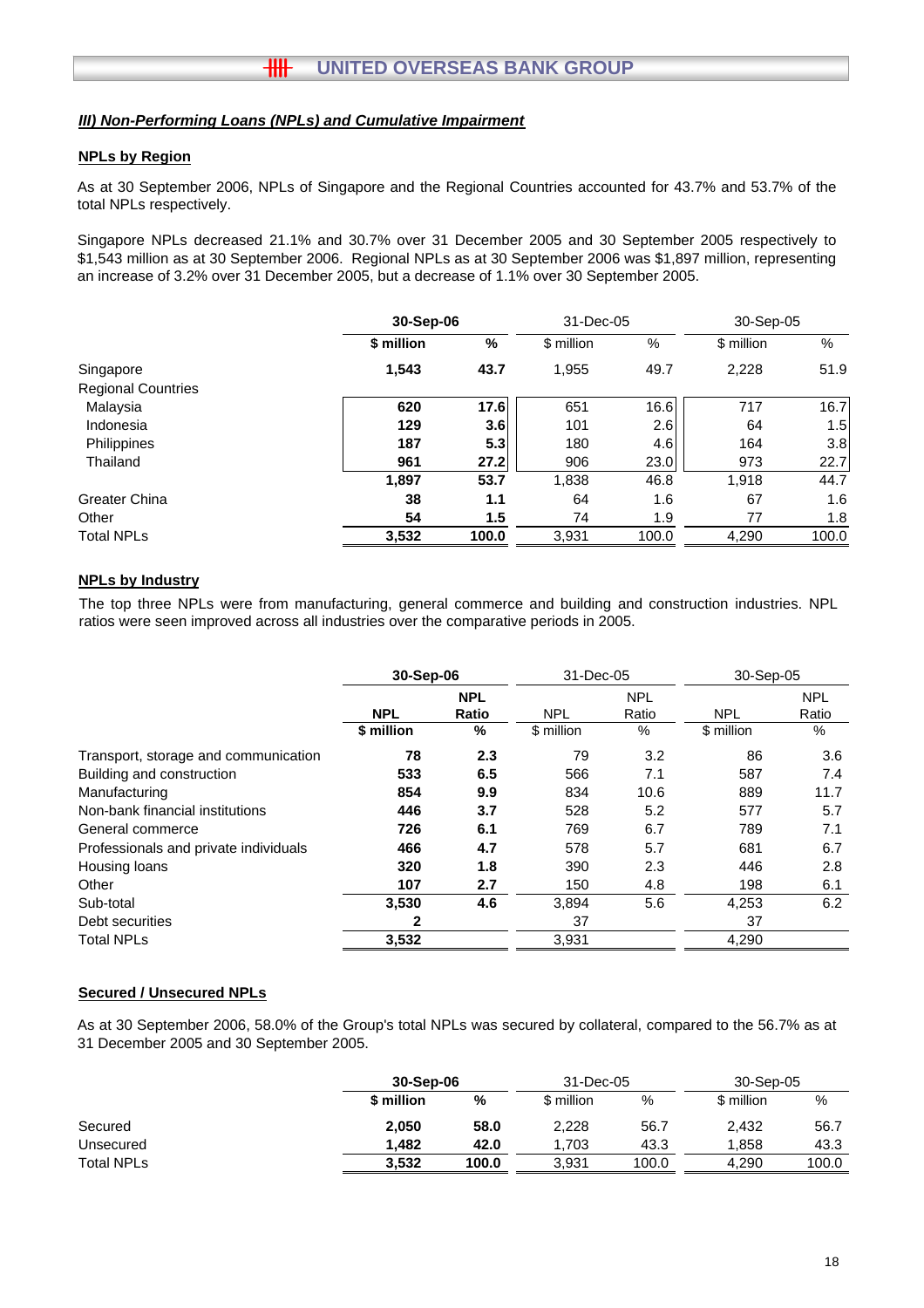## *IV) Segmental Analysis*

#### **Geographical Segments**

The following geographical segment information is based on the location where the transactions and assets are booked which approximates that based on the location of the customers and assets. The information is stated after elimination of inter-segment transactions.

#### Income before Operating Expenses

|                                           | 9 Months   | 9 Months   | 3rd Quarter | 2nd Quarter | 3rd Quarter |
|-------------------------------------------|------------|------------|-------------|-------------|-------------|
|                                           | 2006       | 2005       | 2006        | 2006        | 2005        |
|                                           | \$ million | \$ million | \$ million  | \$ million  | \$ million  |
| Singapore (including Asian Currency Unit) | 2.453      | 1,828      | 604         | 1.221       | 614         |
| Other ASEAN countries                     | 857        | 643        | 306         | 276         | 230         |
| Other Asia-Pacific countries              | 136        | 123        | 54          | 41          | 35          |
| Rest of the world                         | 172        | 140        | 57          | 56          | 48          |
| Total                                     | 3.618      | 2.734      | 1.021       | 1.594       | 927         |

#### Profit before Tax

|                                           | 9 Months   | 9 Months   | 3rd Quarter | 2nd Quarter | 3rd Quarter |
|-------------------------------------------|------------|------------|-------------|-------------|-------------|
|                                           | 2006       | 2005       | 2006        | 2006        | 2005        |
|                                           | \$ million | \$ million | \$ million  | \$ million  | \$ million  |
| Singapore (including Asian Currency Unit) | 1,932      | 1,295      | 385         | 1,116       | 452         |
| Other ASEAN countries                     | 370        | 201        | 139         | 126         | 66          |
| <b>Other Asia-Pacific countries</b>       | 65         | 87         | 38          | 21          | 30          |
| Rest of the world                         | 117        | 108        | 39          | 37          | 37          |
|                                           | 2.484      | 1,691      | 601         | 1,300       | 585         |
| Intangible assets amortised / impaired    | (10)       | (58)       | (3)         | (3)         |             |
| Total                                     | 2.474      | 1,633      | 598         | 1,297       | 585         |

#### Total Assets

|                                           | 30-Sep-06  | 31-Dec-05  | 30-Sep-05  |
|-------------------------------------------|------------|------------|------------|
|                                           | \$ million | \$ million | \$ million |
| Singapore (including Asian Currency Unit) | 102,237    | 90.710     | 87,286     |
| Other ASEAN countries                     | 26.288     | 25,869     | 24,701     |
| Other Asia-Pacific countries              | 14,689     | 16,255     | 17,700     |
| Rest of the world                         | 9,393      | 7,969      | 6,209      |
|                                           | 152.607    | 140,803    | 135,896    |
| Intangible assets                         | 4,297      | 4,270      | 3,896      |
| Total                                     | 156.904    | 145,073    | 139,792    |
|                                           |            |            |            |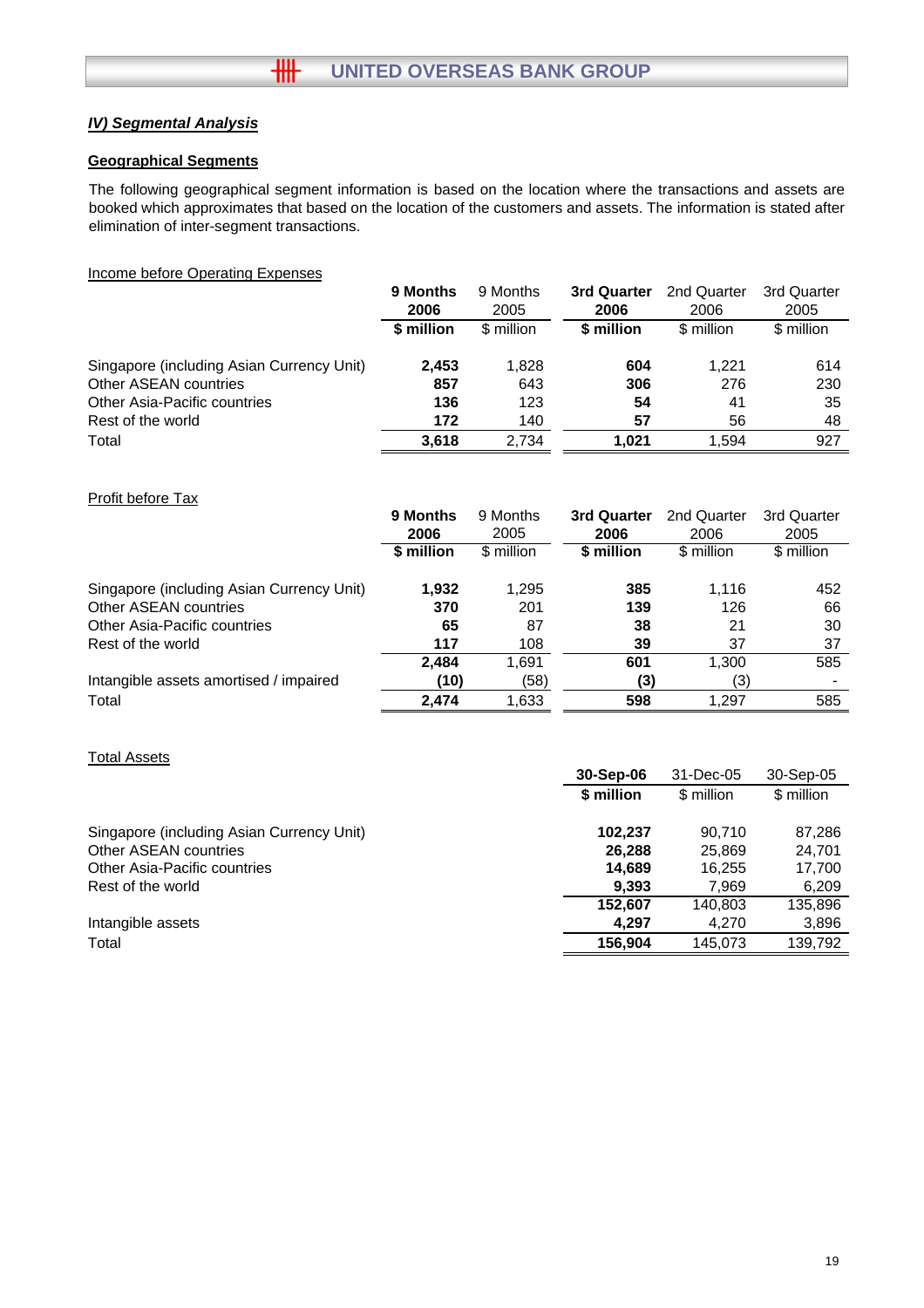#### *V) Capital Adequacy Ratios*

 $#$ 

As at 30 September 2006, the Group's tier 1 CAR of 10.8% and total CAR of 16.1% were 3.8% points and 6.1% points above the minimum 7% and 10% set by MAS respectively.

Tier 1 CAR was marginally lower and total CAR remained unchanged over 31 December 2005. The increase in retained profit in 9M06 was largely offset by dividend payment, share buy-back and higher risk-weighted assets from the enlarged investment and loan portfolios.

Against 30 September 2005, tier 1 CAR and total CAR improved 0.9% point and 1.1% points respectively. The increase was attributed to higher retained profit and the issuance of US\$500 million subsidiary preference shares, partly negated by share buy-back and higher risk-weighted assets from increased investments and customer loans.

|                                                 | 30-Sep-06  | 31-Dec-05  | 30-Sep-05  |
|-------------------------------------------------|------------|------------|------------|
|                                                 | \$ million | \$ million | \$ million |
| <b>Capital</b>                                  |            |            |            |
| <b>Tier 1 Capital</b>                           |            |            |            |
| Share capital                                   | 2,246      | 2,395      | 2,393      |
| Subsidiary preference shares                    | 832        | 832        |            |
| Disclosed reserves / other                      | 12,587     | 11,536     | 11,042     |
| Deduction of intangible assets                  | (4,311)    | (4,284)    | (4,029)    |
|                                                 | 11,354     | 10,479     | 9,406      |
| <b>Upper Tier 2 Capital</b>                     |            |            |            |
| Cumulative collective impairment / other        | 1,318      | 1,171      | 1,191      |
| Subordinated notes                              | 5,296      | 5,486      | 5,643      |
|                                                 | 6,614      | 6,657      | 6,834      |
| Deductions from Tier 1 and Upper Tier 2 Capital | (972)      | (1, 816)   | (2,032)    |
| Total capital                                   | 16,996     | 15,320     | 14,208     |
|                                                 |            |            |            |
| Risk-weighted assets (including market risk)    | 105,250    | 95,285     | 94,574     |
| Capital adequacy ratios                         |            |            |            |
| Tier 1 capital                                  | 10.8%      | 11.0%      | 9.9%       |
| Total capital                                   | 16.1%      | 16.1%      | 15.0%      |
|                                                 |            |            |            |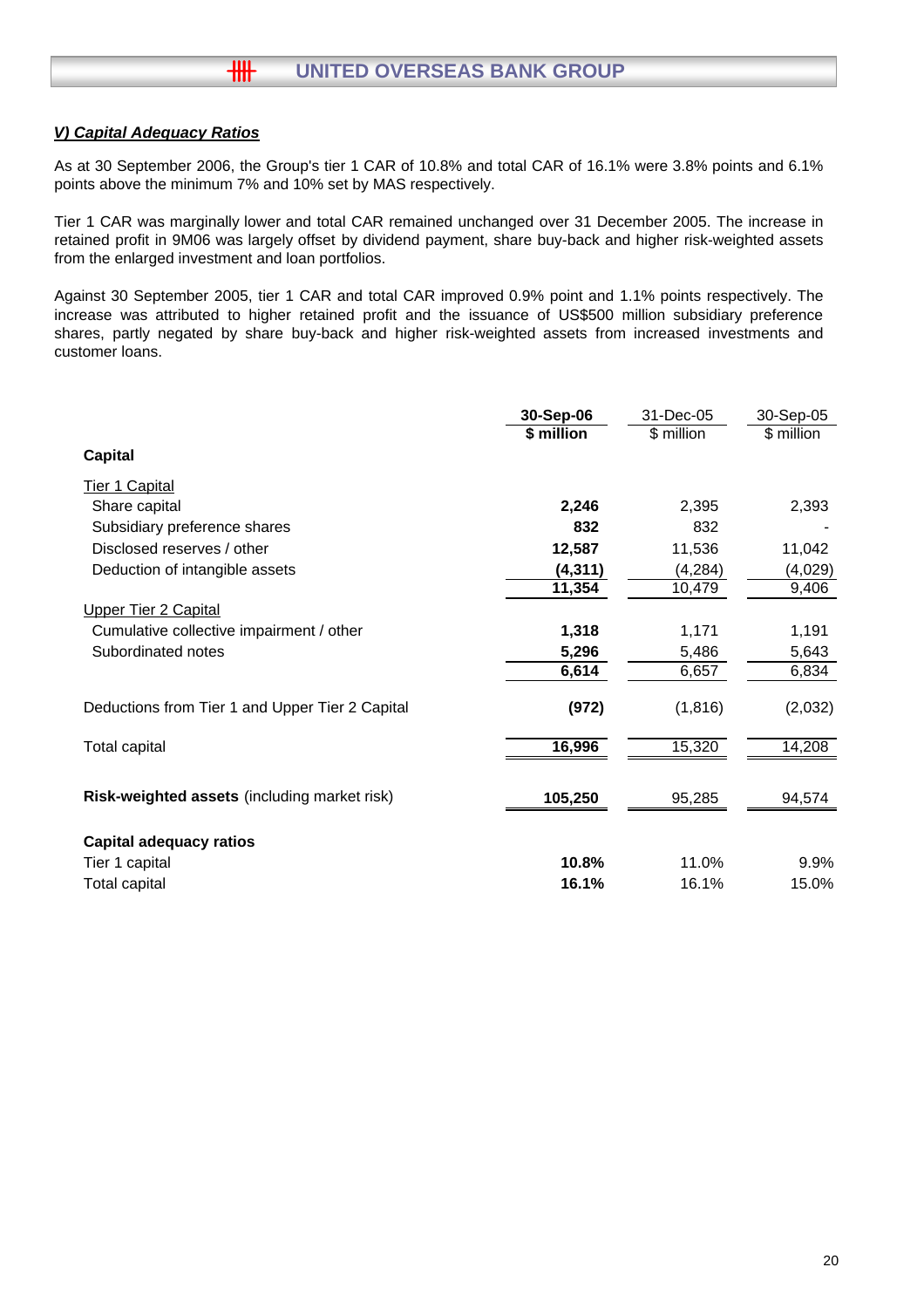L

#### **UNAUDITED CONSOLIDATED BALANCE SHEET**

|                                                                | 30-Sep-06  | 30-Jun-06  | 31-Dec-05  | 30-Sep-05  |
|----------------------------------------------------------------|------------|------------|------------|------------|
|                                                                | \$ million | \$ million | \$ million | \$ million |
| <b>Equity</b>                                                  |            |            |            |            |
| Share capital ^                                                | 2,246      | 2,254      | 2,395      | 2,393      |
| Subsidiary preference shares                                   | 832        | 832        | 832        |            |
| Capital reserves ^                                             | 3,553      | 3,630      | 3,503      | 3,543      |
| <b>Statutory reserves</b>                                      | 3,020      | 3,020      | 3,020      | 2,922      |
| Revenue reserves                                               | 6,023      | 5,771      | 4,963      | 4,667      |
| Share of reserves of associates                                | 217        | 201        | 217        | 210        |
| Equity attributable to equity holders of the Bank              | 15,890     | 15,707     | 14,929     | 13,735     |
| Minority interests                                             | 370        | 356        | 291        | 118        |
| <b>Total equity</b>                                            | 16,260     | 16,063     | 15,220     | 13,852     |
| <b>Liabilities</b>                                             |            |            |            |            |
| Deposits and balances of banks and agents                      | 37,010     | 34,891     | 29,456     | 27,949     |
| Deposits and balances of non-bank customers                    | 88,960     | 89,753     | 85,503     | 83,341     |
| Total deposits and balances                                    | 125,969    | 124,644    | 114,958    | 111,290    |
| Bills and drafts payable                                       | 385        | 401        | 303        | 294        |
| Other liabilities                                              | 7,650      | 8,310      | 7,483      | 7,011      |
| Debts issued                                                   | 6,640      | 6,515      | 7,108      | 7,346      |
| <b>Total liabilities</b>                                       | 140,645    | 139,870    | 129,853    | 125,940    |
| <b>Total equity and liabilities</b>                            | 156,904    | 155,933    | 145,073    | 139,792    |
|                                                                |            |            |            |            |
| <b>Assets</b>                                                  |            |            |            |            |
| Cash, balances and placements with central banks               | 14,712     | 14,642     | 11,925     | 11,059     |
| Singapore Government treasury bills and securities             | 6,919      | 6,751      | 7,456      | 7,671      |
| Other government treasury bills and securities                 | 2,532      | 2,244      | 2,129      | 2,339      |
| <b>Trading securities</b>                                      | 422        | 440        | 625        | 464        |
| Placements and balances with banks and agents                  | 27,317     | 31,922     | 31,346     | 29,281     |
| Loans and advances including trade bills to non-bank customers | 73,673     | 70,177     | 67,142     | 65,739     |
| Other assets                                                   | 7,560      | 7,999      | 6,579      | 6,269      |
| Assets held for sale                                           |            | 11         | 606        | 817        |
| Investment securities                                          | 16,528     | 14,491     | 10,122     | 9,112      |
| Investment in associates                                       | 1,099      | 1,119      | 1,000      | 1,348      |
| <b>Fixed assets</b>                                            | 1,845      | 1,853      | 1,872      | 1,797      |
| Intangible assets                                              | 4,297      | 4,283      | 4,270      | 3,896      |
| <b>Total assets</b>                                            | 156,904    | 155,933    | 145,073    | 139,792    |
|                                                                |            |            |            |            |
| <b>Off-Balance Sheet Items</b>                                 |            |            |            |            |
| Contingent liabilities                                         | 9,802      | 10,078     | 11,475     | 11,071     |
| <b>Financial derivatives</b>                                   | 661,485    | 683,761    | 590,802    | 629,169    |
| Commitments                                                    | 43,892     | 44,213     | 42,545     | 43,811     |

^ Following the enactment of the Companies (Amendment) Act 2005 which took effect on 30 January 2006, the share premium reserve and capital redemption reserve have become part of the share capital. Accordingly, comparative figures have been restated to conform to the current period's presentation.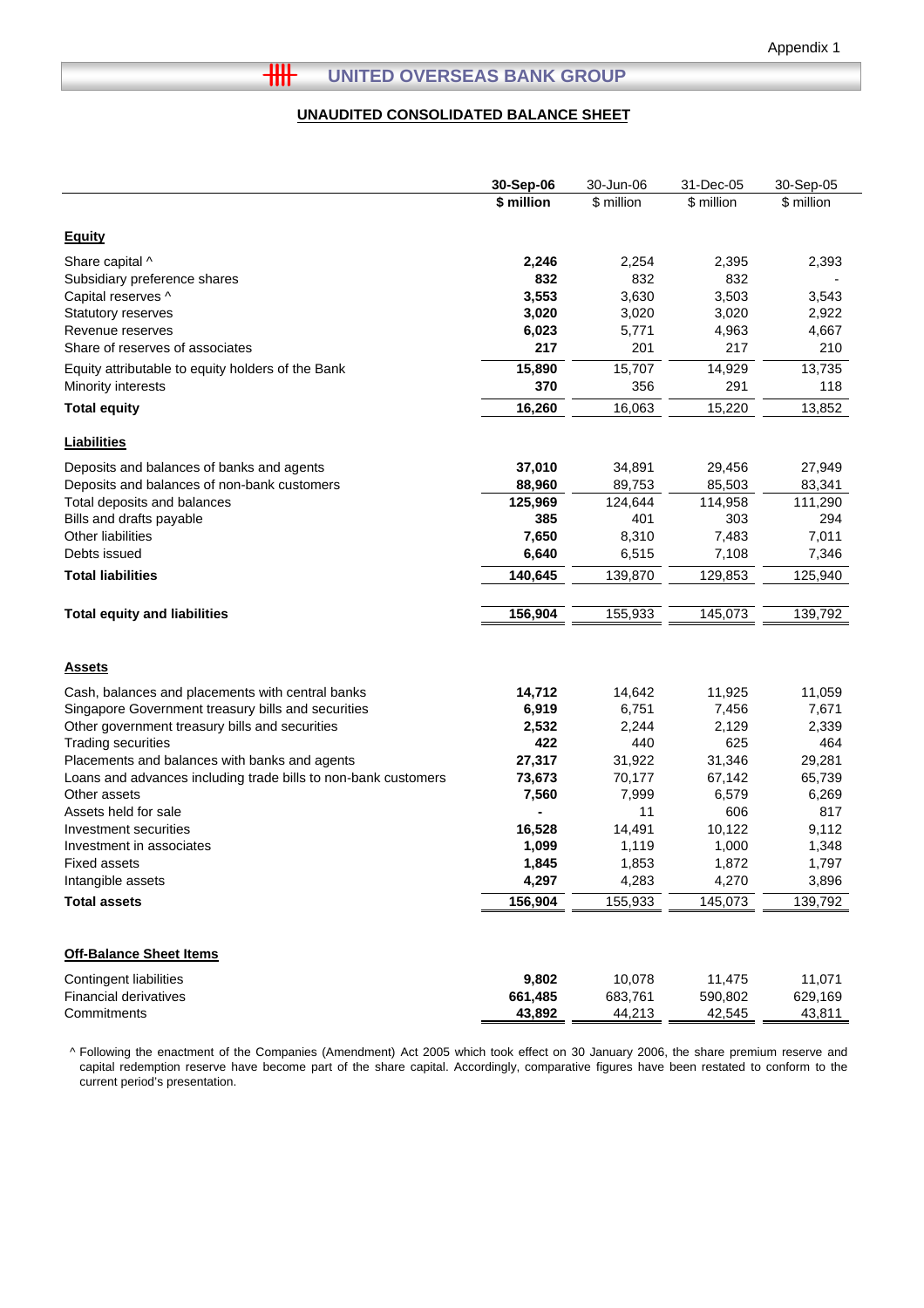#### **UNAUDITED CONSOLIDATED STATEMENT OF CHANGES IN EQUITY**

 $\overline{\mathbf{H}}$ 

|                                                               | Equity Attributable to Equity Holders of the Bank |                                                                |                                          |                                                   |                                   |                                                            |                          |                                                   |                                      |
|---------------------------------------------------------------|---------------------------------------------------|----------------------------------------------------------------|------------------------------------------|---------------------------------------------------|-----------------------------------|------------------------------------------------------------|--------------------------|---------------------------------------------------|--------------------------------------|
|                                                               | <b>Share</b><br>Capital<br>\$ million             | <b>Subsidiary</b><br>Preference<br><b>Shares</b><br>\$ million | Capital<br><b>Reserves</b><br>\$ million | <b>Statutory</b><br><b>Reserves</b><br>\$ million | Revenue<br>Reserves<br>\$ million | Share of<br>Reserves of<br><b>Associates</b><br>\$ million | Total<br>\$ million      | <b>Minority</b><br><b>Interests</b><br>\$ million | Total<br><b>Equity</b><br>\$ million |
| Balance at 1 January 2006                                     | 2,395                                             | 832                                                            | 3,503                                    | 3,020                                             | 4,963                             | 217                                                        | 14,929                   | 291                                               | 15,220                               |
| <b>Currency translation adjustments</b>                       |                                                   | $\blacksquare$                                                 | (11)                                     |                                                   |                                   |                                                            | (11)                     | 3                                                 | (8)                                  |
| Available-for-sale reserves                                   |                                                   |                                                                | 175                                      |                                                   |                                   |                                                            | 175                      | 2                                                 | 176                                  |
| Share of associates' reserves                                 |                                                   |                                                                |                                          |                                                   |                                   | 0                                                          | $\mathbf 0$              | ÷                                                 | 0                                    |
| Other adjustments                                             |                                                   |                                                                |                                          |                                                   |                                   |                                                            |                          | 5                                                 | 5                                    |
| Total gains recognised directly<br>in equity                  |                                                   |                                                                | 164                                      |                                                   |                                   | 0                                                          | 164                      | 10                                                | 174                                  |
| Profit for the financial period                               |                                                   |                                                                |                                          |                                                   | 2,034                             |                                                            | 2,034                    | 37                                                | 2,071                                |
| <b>Total gains recognised</b><br>for the financial period     |                                                   |                                                                | 164                                      |                                                   | 2,034                             | 0                                                          | 2,198                    | 48                                                | 2,245                                |
| <b>Transfer to revenue reserves</b>                           |                                                   |                                                                | (114)                                    |                                                   | 114                               |                                                            |                          | ä,                                                |                                      |
| <b>Change in minority interests</b>                           |                                                   |                                                                |                                          |                                                   |                                   |                                                            |                          | 48                                                | 48                                   |
| <b>Dividends</b>                                              |                                                   |                                                                |                                          |                                                   | (1,015)                           |                                                            | (1,015)                  | (17)                                              | (1,032)                              |
| Share buy-back                                                | (168)                                             |                                                                |                                          |                                                   | (72)                              |                                                            | (240)                    |                                                   | (240)                                |
| <b>Issue of shares under share</b><br>option scheme           | 18                                                |                                                                |                                          |                                                   |                                   |                                                            | 18                       |                                                   | 18                                   |
| <b>Balance at 30 September 2006</b>                           | 2,246                                             | 832                                                            | 3,553                                    | 3,020                                             | 6,023                             | 217                                                        | 15,890                   | 370                                               | 16,260                               |
| Balance at 1 January 2005<br>As restated ^                    | 2,376                                             | $\overline{\phantom{a}}$                                       | 3,582                                    | 2,922                                             | 4,453                             | 123                                                        | 13,456                   | 156                                               | 13,612                               |
| Currency translation adjustments                              |                                                   |                                                                | 20                                       |                                                   |                                   |                                                            | 20                       | (1)                                               | 19                                   |
| Available-for-sale reserves                                   |                                                   |                                                                | (59)                                     |                                                   |                                   |                                                            | (59)                     | 0                                                 | (59)                                 |
| Share of associates' reserves                                 |                                                   |                                                                |                                          |                                                   | 26                                | 86                                                         | 112                      | $\overline{a}$                                    | 112                                  |
| Other adjustments                                             |                                                   |                                                                | (3)                                      |                                                   | 0                                 |                                                            | (3)                      | 0                                                 | (3)                                  |
| Total gains / (losses) recognised<br>directly in equity       |                                                   |                                                                | (41)                                     |                                                   | 26                                | 86                                                         | 71                       | (1)                                               | 70                                   |
| Profit for the financial period                               |                                                   |                                                                |                                          |                                                   | 1,277                             | $\overline{a}$                                             | 1,277                    | 17                                                | 1,295                                |
| Total gains / (losses) recognised<br>for the financial period |                                                   |                                                                | (41)                                     |                                                   | 1,303                             | 86                                                         | 1,348                    | 16                                                | 1,364                                |
| Change in minority interests                                  |                                                   |                                                                |                                          |                                                   |                                   | $\overline{\phantom{a}}$                                   | $\overline{\phantom{a}}$ | (50)                                              | (50)                                 |
| <b>Dividends</b>                                              |                                                   |                                                                |                                          | $\overline{a}$                                    | (1,089)                           |                                                            | (1,089)                  | (4)                                               | (1,093)                              |
| Grant of share options under<br>share option scheme           |                                                   |                                                                | 2                                        |                                                   |                                   |                                                            | 2                        |                                                   | 2                                    |
| Issue of shares under share<br>option scheme                  | 17                                                |                                                                |                                          |                                                   |                                   |                                                            | 17                       |                                                   | 17                                   |
| Balance at 30 September 2005                                  | 2,393                                             | $\overline{\phantom{a}}$                                       | 3,543                                    | 2,922                                             | 4,667                             | 210                                                        | 13,735                   | 118                                               | 13,852                               |

^ Following the enactment of the Companies (Amendment) Act 2005 which took effect on 30 January 2006, the share premium reserve and capital redemption reserve have become part of the share capital. Accordingly, comparative figures have been restated to conform to the current period's presentation.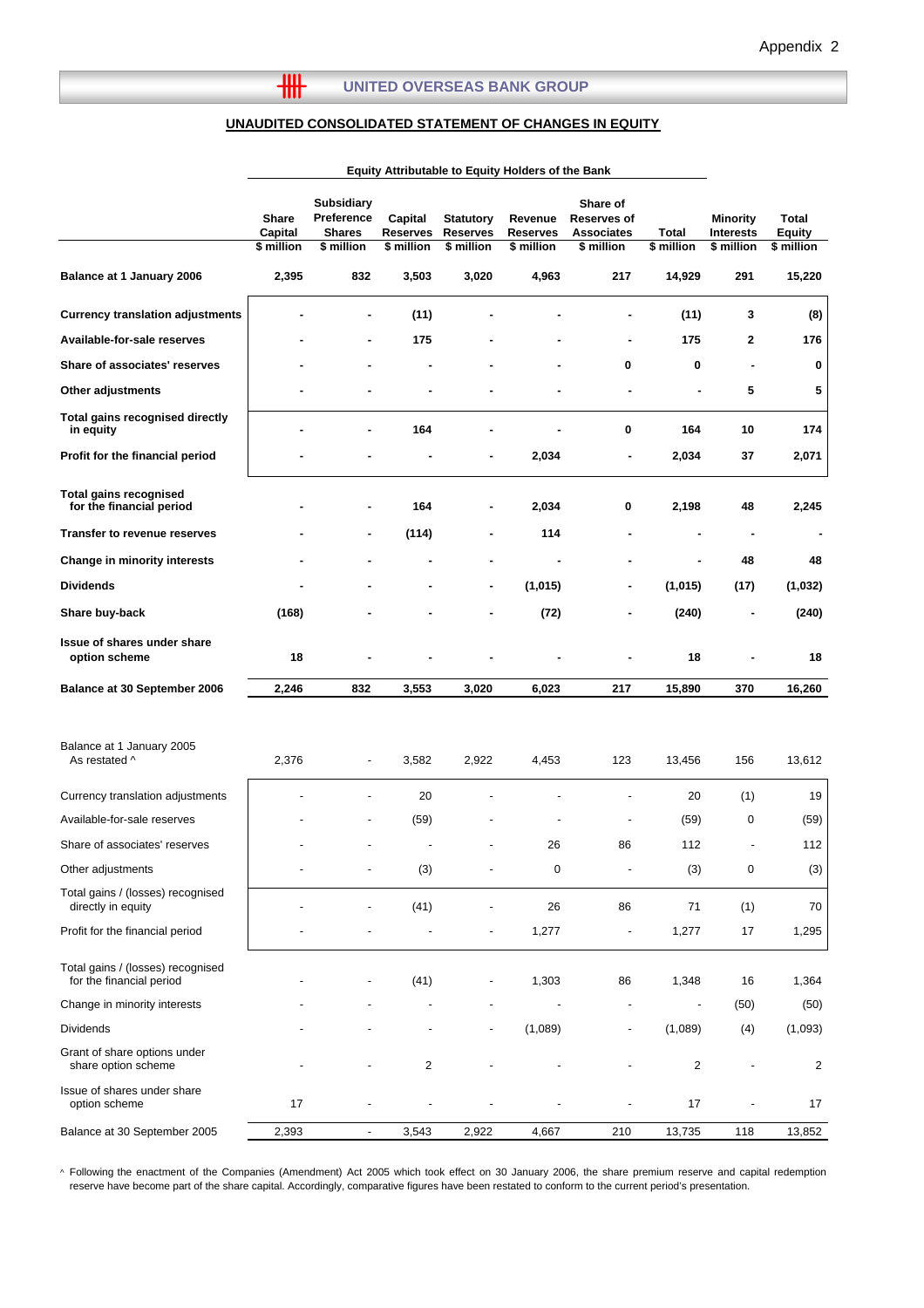#### **UNITED OVERSEAS BANK GROUP**

 $\overline{\mathbf{H}}$ 

#### **UNAUDITED CONSOLIDATED STATEMENT OF CHANGES IN EQUITY**

|                                                               | Equity Attributable to Equity Holders of the Bank |                                                                |                                          |                                                   |                                   |                                                                   |                          |                                                   |                                      |
|---------------------------------------------------------------|---------------------------------------------------|----------------------------------------------------------------|------------------------------------------|---------------------------------------------------|-----------------------------------|-------------------------------------------------------------------|--------------------------|---------------------------------------------------|--------------------------------------|
|                                                               | <b>Share</b><br>Capital<br>\$ million             | <b>Subsidiary</b><br>Preference<br><b>Shares</b><br>\$ million | Capital<br><b>Reserves</b><br>\$ million | <b>Statutory</b><br><b>Reserves</b><br>\$ million | Revenue<br>Reserves<br>\$ million | Share of<br><b>Reserves of</b><br><b>Associates</b><br>\$ million | Total<br>\$ million      | <b>Minority</b><br><b>Interests</b><br>\$ million | Total<br><b>Equity</b><br>\$ million |
| Balance at 1 July 2006                                        | 2,254                                             | 832                                                            | 3,630                                    | 3,020                                             | 5,771                             | 201                                                               | 15,707                   | 356                                               | 16,063                               |
| <b>Currency translation adjustments</b>                       |                                                   |                                                                | 14                                       |                                                   |                                   |                                                                   | 14                       | 1                                                 | 15                                   |
| Available-for-sale reserves                                   |                                                   |                                                                | 197                                      |                                                   |                                   | ä,                                                                | 197                      | 0                                                 | 197                                  |
| Share of associates' reserves                                 |                                                   |                                                                |                                          |                                                   |                                   | 16                                                                | 16                       | $\blacksquare$                                    | 16                                   |
| Other adjustments                                             |                                                   |                                                                |                                          |                                                   |                                   | ٠                                                                 |                          | 5                                                 | 5                                    |
| <b>Total gains recognised directly</b><br>in equity           |                                                   | ٠                                                              | 211                                      |                                                   |                                   | 16                                                                | 227                      | $\overline{\mathbf{r}}$                           | 234                                  |
| Profit for the financial period                               |                                                   |                                                                |                                          |                                                   | 463                               | ä,                                                                | 463                      | 13                                                | 475                                  |
| <b>Total gains recognised</b><br>for the financial period     |                                                   |                                                                | 211                                      |                                                   | 463                               | 16                                                                | 690                      | 20                                                | 709                                  |
| Transfer to revenue reserves                                  |                                                   |                                                                | (289)                                    |                                                   | 289                               |                                                                   | ٠                        | ٠                                                 | ٠                                    |
| <b>Change in minority interests</b>                           |                                                   |                                                                |                                          |                                                   | ٠                                 | ۰                                                                 | $\blacksquare$           | (4)                                               | (4)                                  |
| <b>Dividends</b>                                              |                                                   |                                                                |                                          |                                                   | (499)                             | -                                                                 | (499)                    | (2)                                               | (501)                                |
| Share buy-back                                                | (9)                                               |                                                                |                                          |                                                   |                                   | ä,                                                                | (9)                      | ä,                                                | (9)                                  |
| Issue of shares under share<br>option scheme                  | 1                                                 |                                                                |                                          |                                                   |                                   |                                                                   | 1                        |                                                   | 1                                    |
| Balance at 30 September 2006                                  | 2,246                                             | 832                                                            | 3,553                                    | 3,020                                             | 6,023                             | 217                                                               | 15,890                   | 370                                               | 16,260                               |
| Balance at 1 July 2005<br>As restated ^                       | 2,392                                             | -                                                              | 3,549                                    | 2,922                                             | 4,451                             | 202                                                               | 13,517                   | 161                                               | 13,678                               |
| Currency translation adjustments                              |                                                   |                                                                | 14                                       |                                                   |                                   |                                                                   | 14                       | 0                                                 | 14                                   |
| Available-for-sale reserves                                   |                                                   |                                                                | (16)                                     |                                                   |                                   | $\overline{\phantom{0}}$                                          | (16)                     | 0                                                 | (16)                                 |
| Share of associates' reserves                                 |                                                   |                                                                |                                          |                                                   | $\mathbf 0$                       | $\overline{7}$                                                    | $\overline{7}$           | $\overline{\phantom{a}}$                          | 7                                    |
| Other adjustments                                             |                                                   |                                                                | (5)                                      |                                                   | (0)                               | $\overline{\phantom{0}}$                                          | (5)                      | $\mathbf 0$                                       | (5)                                  |
| Total gains / (losses) recognised<br>directly in equity       |                                                   |                                                                | (7)                                      |                                                   | (0)                               | $\overline{7}$                                                    | 0                        | 0                                                 | $\mathbf{1}$                         |
| Profit for the financial period                               |                                                   |                                                                |                                          |                                                   | 463                               | $\overline{\phantom{0}}$                                          | 463                      | $\overline{7}$                                    | 470                                  |
| Total gains / (losses) recognised<br>for the financial period |                                                   |                                                                | (7)                                      |                                                   | 463                               | $\overline{7}$                                                    | 463                      | $\overline{7}$                                    | 470                                  |
| Change in minority interests                                  |                                                   |                                                                |                                          |                                                   | $\overline{a}$                    | $\overline{\phantom{a}}$                                          | $\overline{\phantom{a}}$ | (50)                                              | (50)                                 |
| <b>Dividends</b>                                              |                                                   |                                                                |                                          |                                                   | (246)                             | $\overline{\phantom{0}}$                                          | (246)                    | (1)                                               | (247)                                |
| Grant of share options under<br>share option scheme           |                                                   |                                                                | 1                                        |                                                   |                                   | $\overline{a}$                                                    | 1                        | $\overline{a}$                                    | 1                                    |
| Issue of shares under share<br>option scheme                  | $\pmb{0}$                                         |                                                                |                                          |                                                   |                                   |                                                                   | $\mathbf 0$              |                                                   | 0                                    |
| Balance at 30 September 2005                                  | 2,393                                             | $\overline{\phantom{a}}$                                       | 3,543                                    | 2,922                                             | 4,667                             | 210                                                               | 13,735                   | 118                                               | 13,852                               |

^ Following the enactment of the Companies (Amendment) Act 2005 which took effect on 30 January 2006, the share premium reserve and capital redemption reserve have become part of the share capital. Accordingly, comparative figures have been restated to conform to the current period's presentation.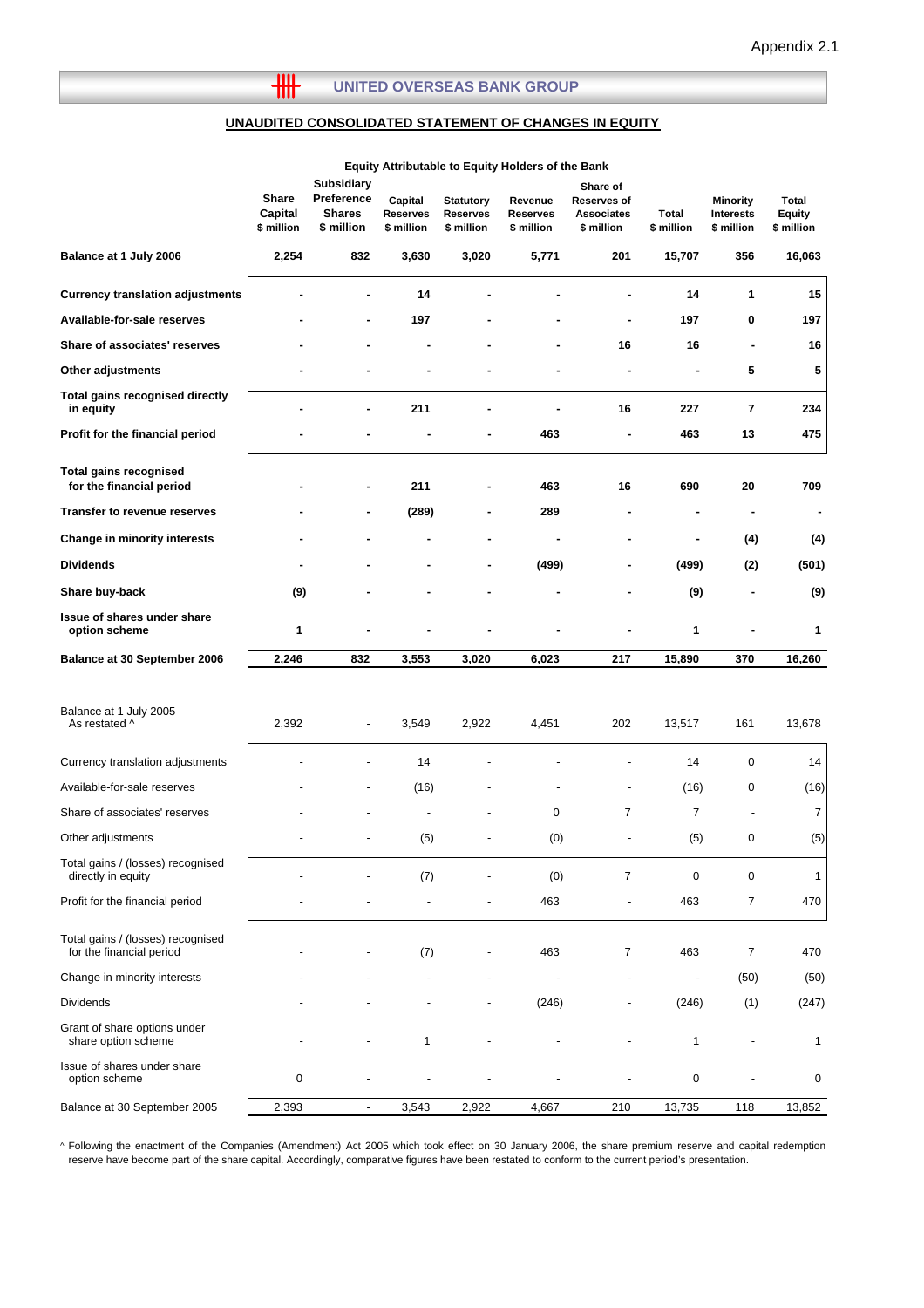# **HH UNITED OVERSEAS BANK GROUP**

# **UNAUDITED CONSOLIDATED CASH FLOW STATEMENT**

|                                                                | 9 months<br>2006 | 9 months<br>2005 | 3rd Quarter<br>2006 | 3rd Quarter<br>2005 |
|----------------------------------------------------------------|------------------|------------------|---------------------|---------------------|
|                                                                | \$ million       | \$ million       | \$ million          | \$ million          |
| Cash flows from operating activities                           |                  |                  |                     |                     |
| Operating profit before amortisation and impairment charges    | 2,379            | 1,714            | 597                 | 574                 |
| Adjustments for                                                |                  |                  |                     |                     |
| Depreciation of fixed assets                                   | 106              | 105              | 35                  | 35                  |
| Net gain on disposal of assets                                 | (392)            | (112)            | (18)                | (47)                |
| Operating profit before working capital changes                | 2,093            | 1,707            | 614                 | 562                 |
| Changes in working capital                                     |                  |                  |                     |                     |
| Increase in deposits                                           | 11,011           | 4,145            | 1,325               | 2,400               |
| Increase / (decrease) in bills and drafts payable              | 82               | 38               | (15)                | (192)               |
| Increase / (decrease) in other liabilities                     | 86               | 384              | (672)               | 641                 |
| Decrease / (increase) in trading securities                    | 203              | (34)             | 18                  | (56)                |
| Decrease / (increase) in placements and balances               |                  |                  |                     |                     |
| with banks and agents                                          | 4,028            | (2,556)          | 4,605               | (2,316)             |
| Increase in trade bills and advances to non-bank customers     | (6, 632)         | (1,640)          | (3, 511)            | (1, 131)            |
| (Increase) / decrease in other assets                          | (999)            | (1,523)          | 431                 | (789)               |
| Cash generated from / (used in) operations                     | 9,873            | 522              | 2,795               | (881)               |
| Income tax paid                                                | (297)            | (319)            | (93)                | (126)               |
| Net cash provided by / (used in) operating activities          | 9,575            | 203              | 2,703               | (1,007)             |
| Cash flows from investing activities                           |                  |                  |                     |                     |
| Net cash flow on disposal / (acquisition) of                   |                  |                  |                     |                     |
| Assets held for sale                                           | 864              |                  |                     |                     |
| Investment securities and associates                           | (6, 165)         | 330              | (1,796)             | 978                 |
| <b>Fixed assets</b>                                            | (63)             | (29)             | (26)                | (10)                |
| Change in minority interests                                   | 59               | (51)             | 3                   | (49)                |
| Dividends received from associates                             | 55               | 33               | 23                  | $\overline{2}$      |
| Net cash (used in) / provided by investing activities          | (5, 250)         | 282              | (1,795)             | 922                 |
| Cash flows from financing activities                           |                  |                  |                     |                     |
| Proceeds from issue of shares                                  | 18               | 17               | 1                   | 0                   |
| Net (decrease) / increase in debts issued                      | (409)            | 210              | 125                 | (72)                |
| Share buy-back                                                 | (240)            |                  | (9)                 |                     |
| Dividends paid on ordinary shares                              | (978)            | (1,089)          | (487)               | (246)               |
| Dividends paid on subsidiary preference shares                 | (35)             |                  | (23)                |                     |
| Dividends paid to minority equity holders                      | (17)             | (4)              | (2)                 | (1)                 |
| Net cash used in financing activities                          | (1,661)          | (866)            | (395)               | (318)               |
| Currency translation adjustments                               | (11)             | 20               | 14                  | 14                  |
| Net increase / (decrease) in cash and cash equivalents         |                  |                  |                     |                     |
| for the financial period                                       | 2,653            | (361)            | 526                 | (390)               |
| Cash and cash equivalents at beginning of the financial period | 21,510           | 21,430           | 23,636              | 21,459              |
| Cash and cash equivalents at end of the financial period       | 24,163           | 21,069           | 24,163              | 21,069              |
| Represented by:                                                |                  |                  |                     |                     |
| Cash, balances and placements with central banks               | 14,712           | 11,059           | 14,712              | 11,059              |
| Singapore Government treasury bills and securities             | 6,919            | 7,671            | 6,919               | 7,671               |
| Other government treasury bills and securities                 | 2,532            | 2,339            | 2,532               | 2,339               |
| Cash and cash equivalents at end of the financial period       | 24,163           | 21,069           | 24,163              | 21,069              |
|                                                                |                  |                  |                     |                     |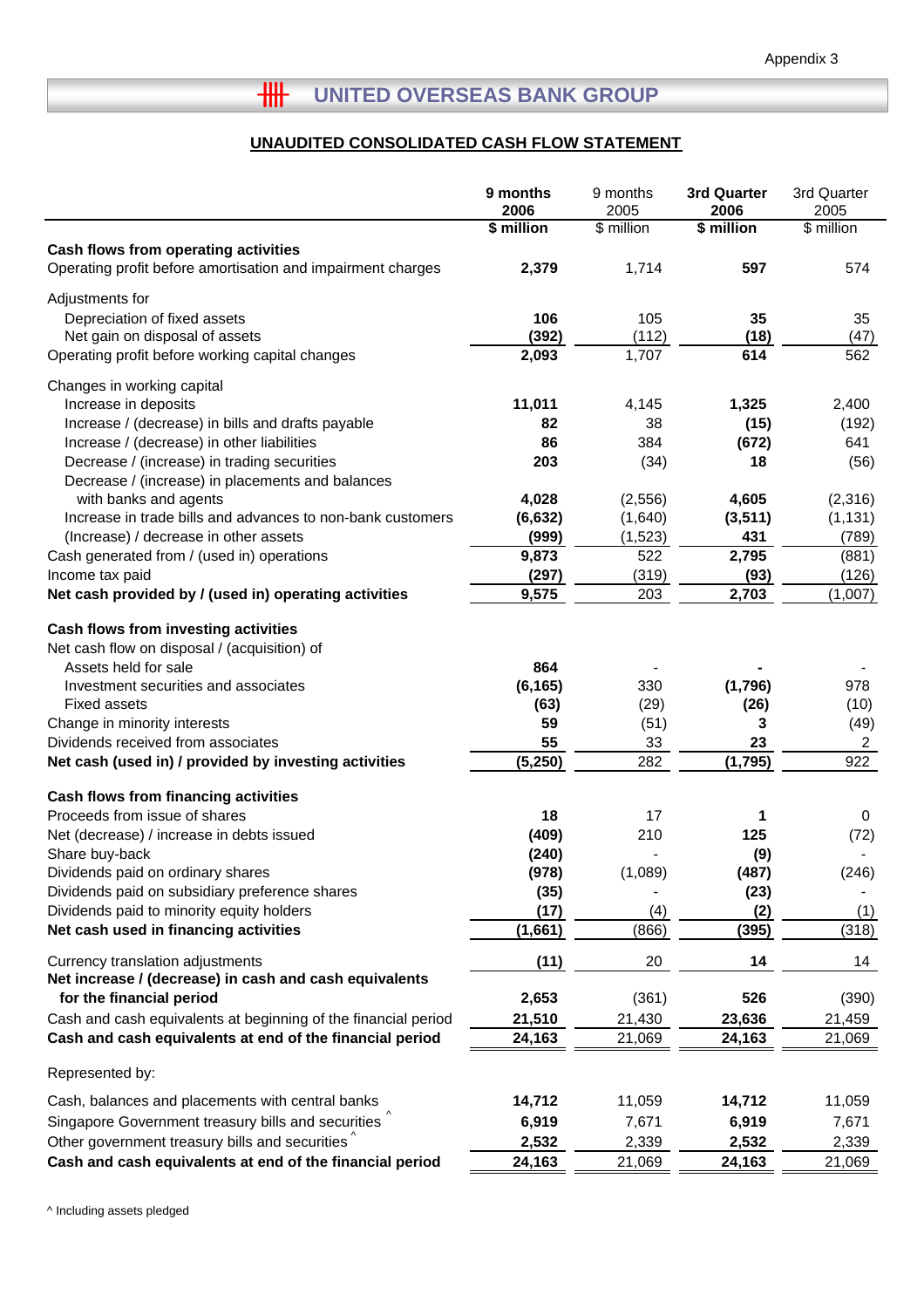#### $H$ **UNITED OVERSEAS BANK GROUP**

#### **UNAUDITED BALANCE SHEET OF THE BANK**

|                                                                | 30-Sep-06  | 30-Jun-06  | 31-Dec-05  | 30-Sep-05  |
|----------------------------------------------------------------|------------|------------|------------|------------|
|                                                                | \$ million | \$ million | \$ million | \$ million |
|                                                                |            |            |            |            |
| <b>Equity</b>                                                  |            |            |            |            |
| Share capital ^                                                | 2,246      | 2,254      | 2,395      | 2,393      |
| Capital reserves ^                                             | 3,552      | 3,503      | 3,533      | 3,491      |
| Statutory reserves                                             | 2,646      | 2,646      | 2,646      | 2,553      |
| Revenue reserves                                               | 4,788      | 4,607      | 3,907      | 3,373      |
| <b>Total equity</b>                                            | 13,231     | 13,009     | 12,482     | 11,810     |
|                                                                |            |            |            |            |
| <b>Liabilities</b>                                             |            |            |            |            |
| Deposits and balances of banks and agents                      | 34,207     | 32,027     | 27,960     | 25,827     |
| Deposits and balances of non-bank customers                    | 69,731     | 70,855     | 66,481     | 65,834     |
| Deposits with subsidiaries                                     | 3,240      | 2,984      | 2,448      | 2,533      |
| Total deposits and balances                                    | 107,178    | 105,865    | 96,890     | 94,194     |
| Bills and drafts payable                                       | 145        | 156        | 93         | 112        |
| Other liabilities                                              | 5,211      | 5,952      | 5,149      | 4,785      |
| Debts issued                                                   | 6,514      | 6,344      | 6,834      | 6,382      |
| <b>Total liabilities</b>                                       | 119,048    | 118,318    | 108,966    | 105,473    |
|                                                                |            |            |            |            |
| <b>Total equity and liabilities</b>                            | 132,279    | 131,327    | 121,448    | 117,282    |
|                                                                |            |            |            |            |
| <b>Assets</b>                                                  |            |            |            |            |
| Cash, balances and placements with central banks               | 11,167     | 10,855     | 8,641      | 7,957      |
| Singapore Government treasury bills and securities             | 6,813      | 6,639      | 7,372      | 7,597      |
| Other government treasury bills and securities                 | 1,908      | 1,807      | 1,473      | 1,982      |
| <b>Trading securities</b>                                      | 114        | 130        | 228        | 198        |
| Placements and balances with banks and agents                  | 24,876     | 28,994     | 28,054     | 25,177     |
| Loans and advances including trade bills to non-bank customers | 56,663     | 53,636     | 51,275     | 51,492     |
| Placements with and advances to subsidiaries                   | 1,400      | 1,617      | 2,056      | 2,505      |
| Other assets                                                   | 5,786      | 6,178      | 4,967      | 4,633      |
| Assets held for sale                                           |            | 8          | 424        | 585        |
| Investment securities                                          | 15,138     | 13,154     | 8,665      | 7,480      |
| Investment in associates                                       | 357        | 346        | 346        | 481        |
| Investment in subsidiaries                                     | 3,734      | 3,716      | 3,665      | 2,934      |
| Fixed assets                                                   | 1,140      | 1,066      | 1,100      | 1,080      |
| Intangible assets                                              | 3,182      | 3,182      | 3,182      | 3,182      |
| <b>Total assets</b>                                            | 132,279    | 131,327    | 121,448    | 117,282    |
|                                                                |            |            |            |            |
| <b>Off-Balance Sheet Items</b>                                 |            |            |            |            |
| Contingent liabilities                                         | 7,753      | 8,135      | 9,537      | 9,586      |
| <b>Financial derivatives</b>                                   | 653,434    | 674,480    | 590,824    | 626,020    |
| Commitments                                                    | 36,277     | 34,071     | 33,049     | 34,334     |
|                                                                |            |            |            |            |
|                                                                |            |            |            |            |
| Net asset value per ordinary share (\$)                        | 8.69       | 8.54       | 8.12       | 7.68       |

^ Following the enactment of the Companies (Amendment) Act 2005 which took effect on 30 January 2006, the share premium reserve and capital redemption reserve have become part of the share capital. Accordingly, comparative figures have been restated to conform to the current period's presentation.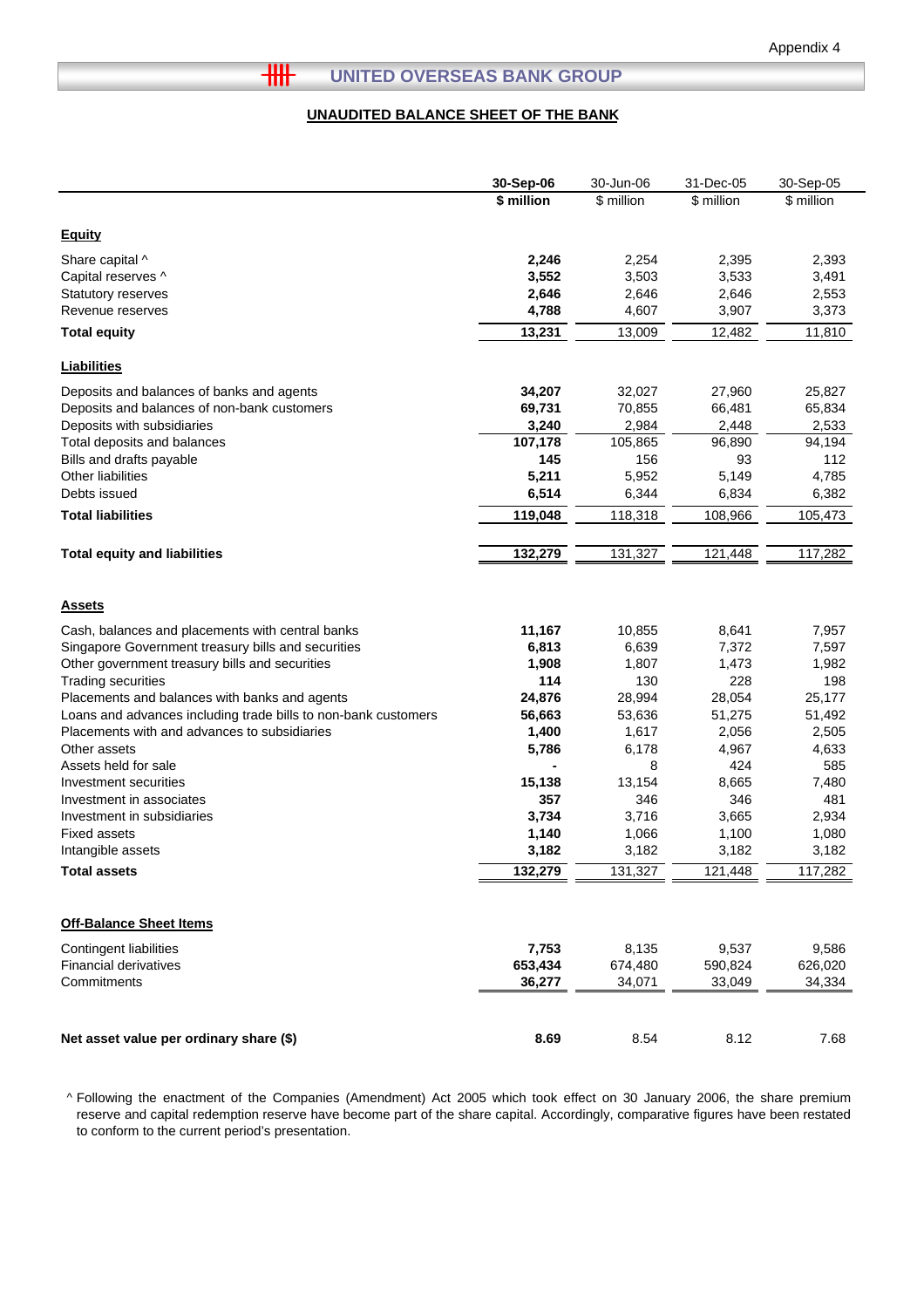#### **UNAUDITED STATEMENT OF CHANGES IN EQUITY OF THE BANK**

|                                                               | <b>Share Capital</b> | <b>Capital</b><br><b>Reserves</b> | <b>Statutory</b><br><b>Reserves</b> | <b>Revenue</b><br><b>Reserves</b> | <b>Total Equity</b> |
|---------------------------------------------------------------|----------------------|-----------------------------------|-------------------------------------|-----------------------------------|---------------------|
|                                                               | \$ million           | \$ million                        | \$ million                          | \$ million                        | \$ million          |
| <b>Balance at 1 January 2006</b>                              | 2,395                | 3,533                             | 2,646                               | 3,907                             | 12,482              |
| <b>Currency translation adjustments</b>                       |                      | (2)                               |                                     |                                   | (2)                 |
| Available-for-sale reserves                                   |                      | 163                               |                                     |                                   | 163                 |
| <b>Total gains recognised directly</b><br>in equity           |                      | 161                               |                                     |                                   | 161                 |
| Profit for the financial period                               |                      |                                   |                                     | 1,787                             | 1,787               |
| Total gains recognised for the<br>financial period            |                      | 161                               |                                     | 1,787                             | 1,949               |
| <b>Transfer to revenue reserves</b>                           |                      | (143)                             |                                     | 143                               |                     |
| <b>Dividends</b>                                              |                      |                                   |                                     | (978)                             | (978)               |
| Share buy-back                                                | (168)                |                                   |                                     | (72)                              | (240)               |
| Issue of shares under share<br>option scheme                  | 18                   |                                   |                                     |                                   | 18                  |
| <b>Balance at 30 September 2006</b>                           | 2,246                | 3,552                             | 2,646                               | 4,788                             | 13,231              |
| Balance at 1 January 2005<br>As restated ^                    | 2,376                | 3,512                             | 2,553                               | 3,248                             | 11,690              |
| Currency translation adjustments                              |                      | 2                                 |                                     |                                   | $\overline{2}$      |
| Available-for-sale reserves                                   |                      | (25)                              |                                     |                                   | (25)                |
| Total losses recognised directly<br>in equity                 |                      | (23)                              |                                     |                                   | (23)                |
| Profit for the financial period                               |                      |                                   |                                     | 1,213                             | 1,213               |
| Total gains / (losses) recognised<br>for the financial period |                      | (23)                              |                                     | 1,213                             | 1,189               |
| Dividends                                                     |                      |                                   |                                     | (1,089)                           | (1,089)             |
| Grant of share options under share<br>option scheme           |                      | 2                                 |                                     |                                   | $\overline{c}$      |
| Issue of shares under share<br>option scheme                  | 17                   |                                   |                                     |                                   | 17                  |
| Balance at 30 September 2005                                  | 2,393                | 3,491                             | 2,553                               | 3,373                             | 11,810              |

^ Following the enactment of the Companies (Amendment) Act 2005 which took effect on 30 January 2006, the share premium reserve and capital redemption reserve have become part of the share capital. Accordingly, comparative figures have been restated to conform to the current period's presentation.